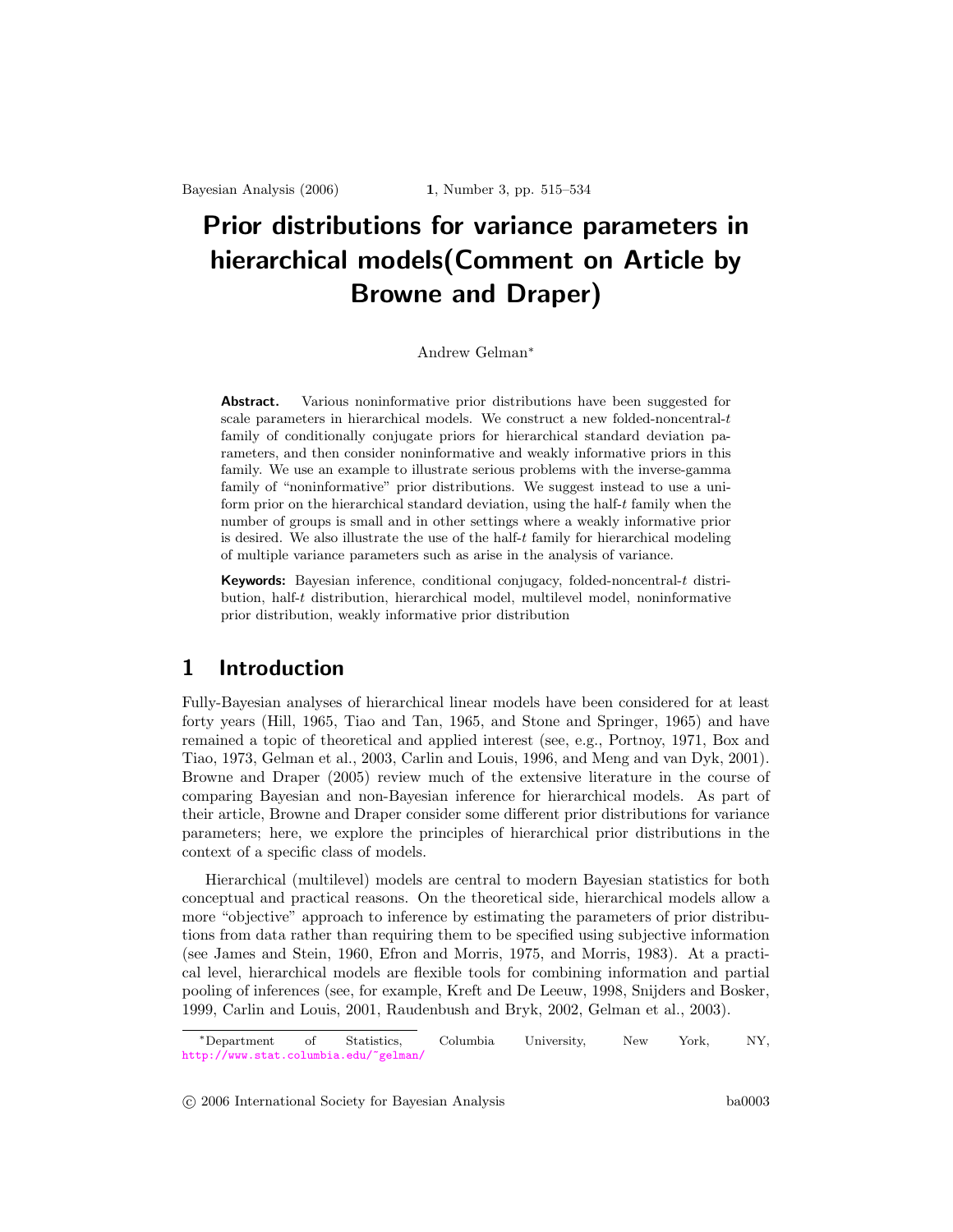A hierarchical model requires hyperparameters, however, and these must be given their own prior distribution. In this paper, we discuss the prior distribution for hierarchical variance parameters. We consider some proposed noninformative prior distributions, including uniform and inverse-gamma families, in the context of an expanded conditionally-conjugate family. We propose a half- $t$  model and demonstrate its use as a weakly-informative prior distribution and as a component in a hierarchical model of variance parameters.

### 1.1 The basic hierarchical model

<span id="page-1-0"></span>We shall work with a simple two-level normal model of data  $y_{ij}$  with group-level effects  $\alpha_i$ :

$$
y_{ij} \sim \mathcal{N}(\mu + \alpha_j, \sigma_y^2), \quad i = 1, \dots, n_j, \quad j = 1, \dots, J
$$
  

$$
\alpha_j \sim \mathcal{N}(0, \sigma_\alpha^2), \quad j = 1, \dots, J.
$$
 (1)

We briefly discuss other hierarchical models in Section [7.2.](#page-13-0)

Model [\(1\)](#page-1-0) has three hyperparameters— $\mu$ ,  $\sigma_y$ , and  $\sigma_\alpha$ —but in this paper we concern ourselves only with the last of these. Typically, enough data will be available to estimate  $\mu$  and  $\sigma_y$  that one can use any reasonable noninformative prior distribution—for example,  $p(\mu, \sigma_y) \propto 1$  or  $p(\mu, \log \sigma_y) \propto 1$ .

Various noninformative prior distributions for  $\sigma_{\alpha}$  have been suggested in Bayesian literature and software, including an improper uniform density on  $\sigma_{\alpha}$  (Gelman et al., 2003), proper distributions such as  $p(\sigma_{\alpha}^2) \sim \text{inverse-gamma}(0.001, 0.001)$  (Spiegelhalter et al., 1994, 2003), and distributions that depend on the data-level variance (Box and Tiao, 1973). In this paper, we explore and make recommendations for prior distributions for  $\sigma_{\alpha}$ , beginning in Section [3](#page-3-0) with conjugate families of proper prior distributions and then considering noninformative prior densities in Section [4.](#page-5-0)

As we illustrate in Section [5,](#page-7-0) the choice of "noninformative" prior distribution can have a big effect on inferences, especially for problems where the number of groups J is small or the group-level variance  $\sigma_{\alpha}^2$  is close to zero. We conclude with recommendations in Section [7.](#page-12-0)

## <span id="page-1-1"></span>2 Concepts relating to the choice of prior distribution

#### 2.1 Conditionally-conjugate families

Consider a model with parameters  $\theta$ , for which  $\phi$  represents one element or a subset of elements of  $\theta$ . A family of prior distributions  $p(\phi)$  is conditionally conjugate for  $\phi$ if the conditional posterior distribution,  $p(\phi|y)$  is also in that class. In computational terms, conditional conjugacy means that, if it is possible to draw  $\phi$  from this class of prior distributions, then it is also possible to perform a Gibbs sampler draw of  $\phi$ in the posterior distribution. Perhaps more important for understanding the model,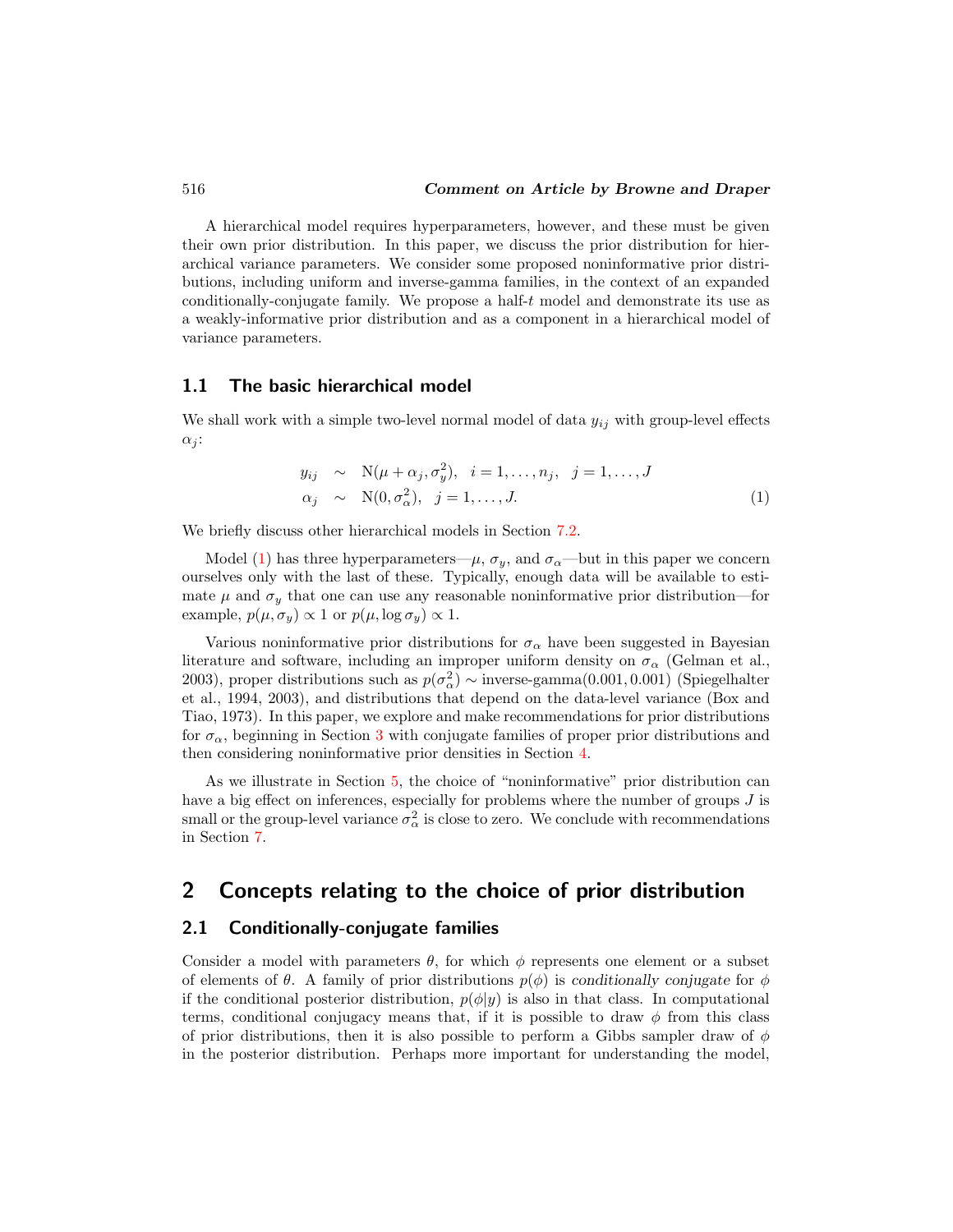conditional conjugacy allows a prior distribution to be interpreted in terms of equivalent data (see, for example, Box and Tiao, 1973).

Conditional conjugacy is a useful idea because it is preserved when a model is expanded hierarchically, while the usual concept of conjugacy is not. For example, in the basic hierarchical normal model, the normal prior distributions on the  $\alpha_i$ 's are conditionally conjugate but not conjugate; the  $\alpha_j$ 's have normal posterior distributions, conditional on all other parameters in the model, but their marginal posterior distributions are not normal.

As we shall see, by judicious model expansion we can expand the class of conditionally conjugate prior distributions for the hierarchical variance parameter.

### <span id="page-2-0"></span>2.2 Improper limit of a prior distribution

Improper prior densities can, but do not necessarily, lead to proper posterior distributions. To avoid confusion it is useful to define improper distributions as particular limits of proper distributions. For the variance parameter  $\sigma_{\alpha}$ , two commonly-considered improper densities are uniform $(0, A)$ , as  $A \to \infty$ , and inverse-gamma $(\epsilon, \epsilon)$ , as  $\epsilon \to 0$ .

As we shall see, the uniform $(0, A)$  model yields a limiting proper posterior density as  $A \to \infty$ , as long as the number of groups J is at least 3. Thus, for a finite but sufficiently large A, inferences are not sensitive to the choice of A.

In contrast, the inverse-gamma $(\epsilon, \epsilon)$  model does not have any proper limiting posterior distribution. As a result, posterior inferences are sensitive to  $\epsilon$ —it cannot simply be comfortably set to a low value such as 0.001.

### 2.3 Weakly-informative prior distribution

We characterize a prior distribution as weakly informative if it is proper but is set up so that the information it does provide is intentionally weaker than whatever actual prior knowledge is available. We will discuss this further in the context of a specific example, but in general any problem has some natural constraints that would allow a weakly-informative model. For example, for regression models on the logarithmic or logit scale, with predictors that are binary or scaled to have standard deviation 1, we can be sure for most applications that effect sizes will be less than 10, or certainly less than 100.

Weakly-informative distributions are useful for their own sake and also as necessary limiting steps in noninformative distributions, as discussed in Section [2.2](#page-2-0) above.

### <span id="page-2-1"></span>2.4 Calibration

Posterior inferences can be evaluated using the concept of calibration of the posterior mean, the Bayesian analogue to the classical notion of "bias." For any parameter  $\theta$ , we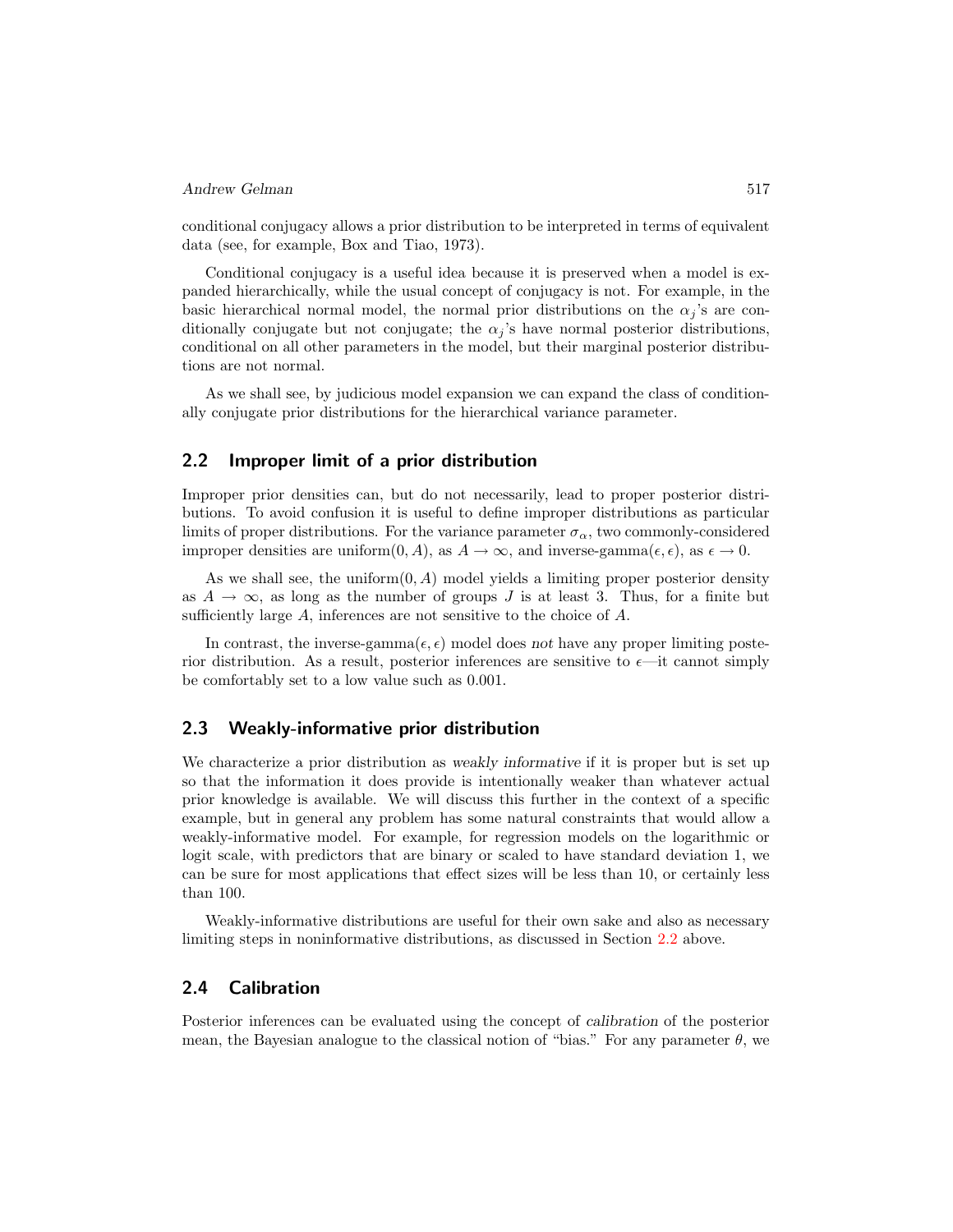label the posterior mean as  $\hat{\theta} = E(\theta | y)$  and define the miscalibration of the posterior mean as  $E(\theta|\hat{\theta}, y) - \hat{\theta}$ , for any value of  $\hat{\theta}$ . If the prior distribution is true—that is, if the data are constructed by first drawing  $\theta$  from  $p(\theta)$ , then drawing y from  $p(y|\theta)$ —then the posterior mean is automatically calibrated; that is its miscalibration is 0 for all values of  $\theta$ .

For improper prior distributions, however, things are not so simple, since it is impossible for  $\theta$  to be drawn from an unnormalized density. To evaluate calibration in this context, it is necessary to posit a "true prior distribution" from which  $\theta$  is drawn along with the "inferential prior distribution" that is used in the Bayesian inference.

For the hierarchical model discussed in this paper, we can consider the improper uniform density on  $\sigma_{\alpha}$  as a limit of uniform prior densities on the range  $(0, A)$ , with  $A \rightarrow \infty$ . For any finite value of A, we can then see that the improper uniform density leads to inferences with a positive miscalibration—that is, overestimates (on average) of  $\sigma_{\alpha}$ .

We demonstrate this miscalibration in two steps. First, suppose that both the true and inferential prior distributions for  $\sigma_{\alpha}$  are uniform on  $(0, A)$ . Then the miscalibration is trivially zero. Now keep the true prior distribution at  $U(0, A)$  and let the inferential prior distribution go to U(0,  $\infty$ ). This will necessarily increase  $\hat{\theta}$  for any data y (since we are now averaging over values of  $\theta$  in the range  $[A,\infty)$  without changing the true  $\theta$ , thus causing the average value of the miscalibration to become positive.

This miscalibration is an unavoidable consequence of the asymmetry in the parameter space, with variance parameters restricted to be positive. Similarly, there are no always-nonnegative classical unbiased estimators of  $\sigma_{\alpha}$  or  $\sigma_{\alpha}^2$  in the hierarchical model. Similar issues are discussed by Bickel and Blackwell (1967) and Meng and Zaslavsky (2002).

## <span id="page-3-0"></span>3 Conditionally-conjugate prior distributions for hierarchical variance parameters

## <span id="page-3-1"></span>3.1 – Inverse-gamma prior distribution for  $\sigma_{\alpha}^2$

The parameter  $\sigma_{\alpha}^2$  in model [\(1\)](#page-1-0) does not have any simple family of conjugate prior distributions because its marginal likelihood depends in a complex way on the data from all J groups (Hill, 1965, Tiao and Tan, 1965). However, the inverse-gamma family is conditionally conjugate, in the sense defined in Section [2.1:](#page-1-1) if  $\sigma_{\alpha}^2$  has an inversegamma prior distribution, then the conditional posterior distribution  $p(\sigma_{\alpha}^2 | \alpha, \mu, \sigma_y, y)$ is also inverse-gamma.

The inverse-gamma $(\alpha, \beta)$  model for  $\sigma_{\alpha}^2$  can also be expressed as an inverse- $\chi^2$  distribution with scale  $s_{\alpha}^2 = \beta/\alpha$  and degrees of freedom  $\nu_{\alpha} = 2\alpha$  (Gelman et al., 2003). The inverse- $\chi^2$  parameterization can be helpful in understanding the information underlying various choices of proper prior distributions, as we discuss in Section [4.](#page-5-0)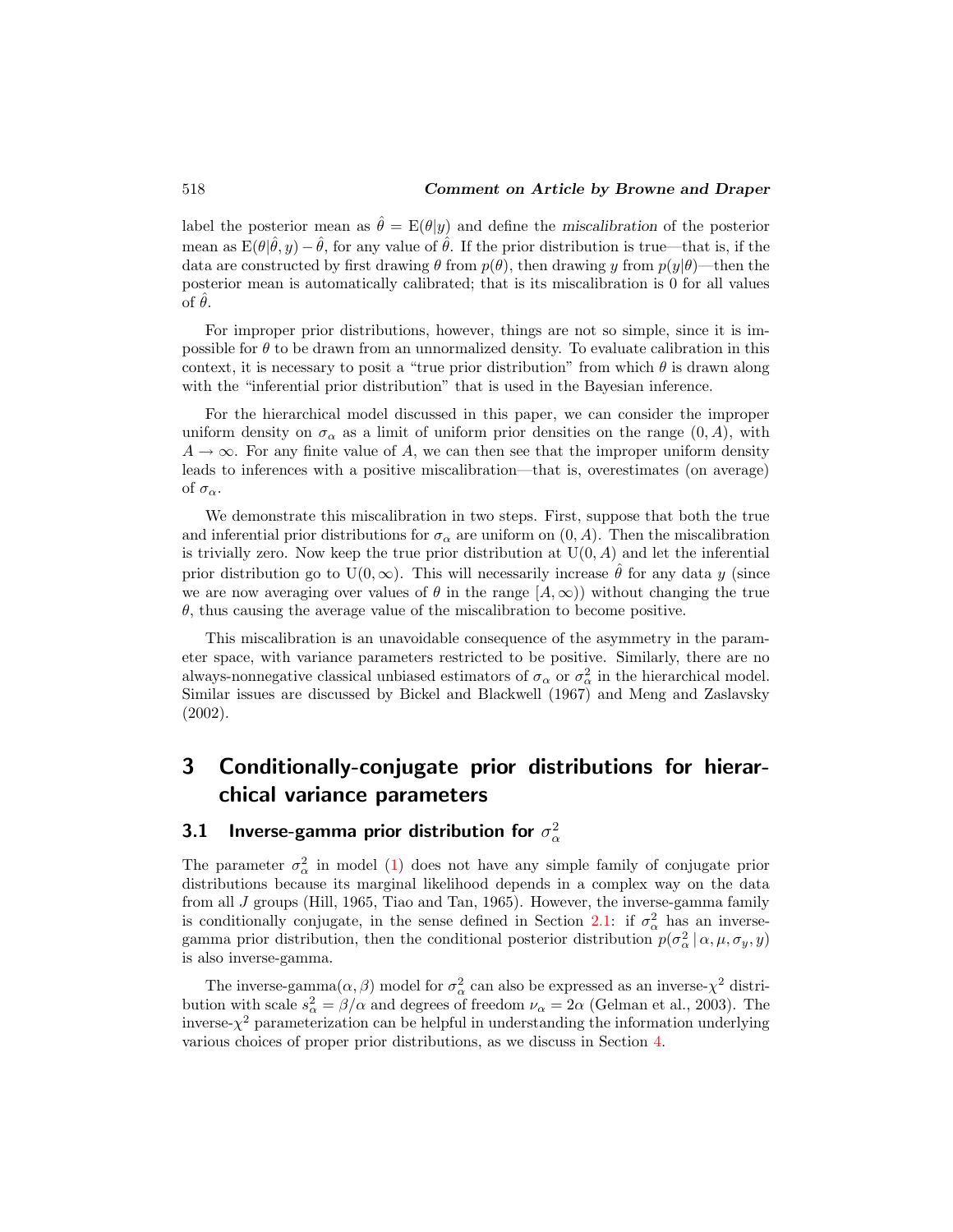### <span id="page-4-1"></span>3.2 Folded-noncentral-t prior distribution for  $\sigma_{\alpha}$

We can expand the family of conditionally-conjugate prior distributions by applying a redundant multiplicative reparameterization to model [\(1\)](#page-1-0):

<span id="page-4-0"></span>
$$
y_{ij} \sim \mathcal{N}(\mu + \xi \eta_j, \sigma_y^2)
$$
  
\n
$$
\eta_j \sim \mathcal{N}(0, \sigma_\eta^2).
$$
 (2)

The parameters  $\alpha_j$  in [\(1\)](#page-1-0) correspond to the products  $\xi\eta_j$  in [\(2\)](#page-4-0), and the hierarchical standard deviation  $\sigma_{\alpha}$  in [\(1\)](#page-1-0) corresponds to  $|\xi|\sigma_{\eta}$  in [\(2\)](#page-4-0). This "parameter expanded" model was originally constructed to speed up EM and Gibbs sampler computations. The overparameterization reduces dependence among the parameters in a hierarchical model and improves MCMC convergence (Liu, Rubin, and Wu, 1998, Liu and Wu, 1999, van Dyk and Meng, 2001, Gelman et al., 2005). It has also been suggested that the additional parameter can increase the flexibility of applied modeling, especially in hierarchical regression models with several batches of varying coefficients (Gelman, 2004). Here we merely note that this expanded model form allows conditionally conjugate prior distributions for both  $\xi$  and  $\sigma_n$ , and these parameters are independent in the conditional posterior distribution. There is thus an implicit conditionally conjugate prior distribution for  $\sigma_{\alpha} = |\xi| \sigma_{\eta}$ .

For simplicity we restrict ourselves to independent prior distributions on  $\xi$  and  $\sigma_{\eta}$ . In model  $(2)$ , the conditionally-conjugate prior family for  $\xi$  is normal—given the data and all the other parameters in the model, the likelihood for  $\xi$  has the form of a normal distribution, derived from  $\sum_{j=1}^{J} n_j$  factors of the form  $(y_{ij} - \mu)/\eta_j \sim N(\xi, \sigma_y^2/\eta_j^2)$ . The conditionally-conjugate prior family for  $\sigma_{\eta}^2$  is inverse-gamma, as discussed in Section [3.1.](#page-3-1)

The implicit conditionally-conjugate family for  $\sigma_{\alpha}$  is then the set of distributions corresponding to the absolute value of a normal random variable, divided by the square root of a gamma random variable. That is,  $\sigma_{\alpha}$  has the distribution of the absolute value of a noncentral-t variate (see, for example, Johnson and Kotz, 1972). We shall call this the folded noncentral t distribution, with the "folding" corresponding to the absolute value operator. The noncentral  $t$  in this context has three parameters, which can be identified with the mean of the normal distribution for  $\xi$ , and the scale and degrees of freedom for  $\sigma_{\eta}^2$ . (Without loss of generality, the scale of the normal distribution for  $\xi$ can be set to 1 since it cannot be separated from the scale for  $\sigma_{\eta}$ .

The folded noncentral  $t$  distribution is not commonly used in statistics, and we find it convenient to understand it through various special and limiting cases. In the limit that the denominator is specified exactly, we have a folded normal distribution; conversely, specifying the numerator exactly yields the square-root-inverse- $\chi^2$  distribution for  $\sigma_{\alpha}$ , as in Section [3.1.](#page-3-1)

An appealing two-parameter family of prior distributions is determined by restricting the prior mean of the numerator to zero, so that the folded noncentral  $t$  distribution for  $\sigma_{\alpha}$  becomes simply a half-t—that is, the absolute value of a Student-t distribution centered at zero. We can parameterize this in terms of scale A and degrees of freedom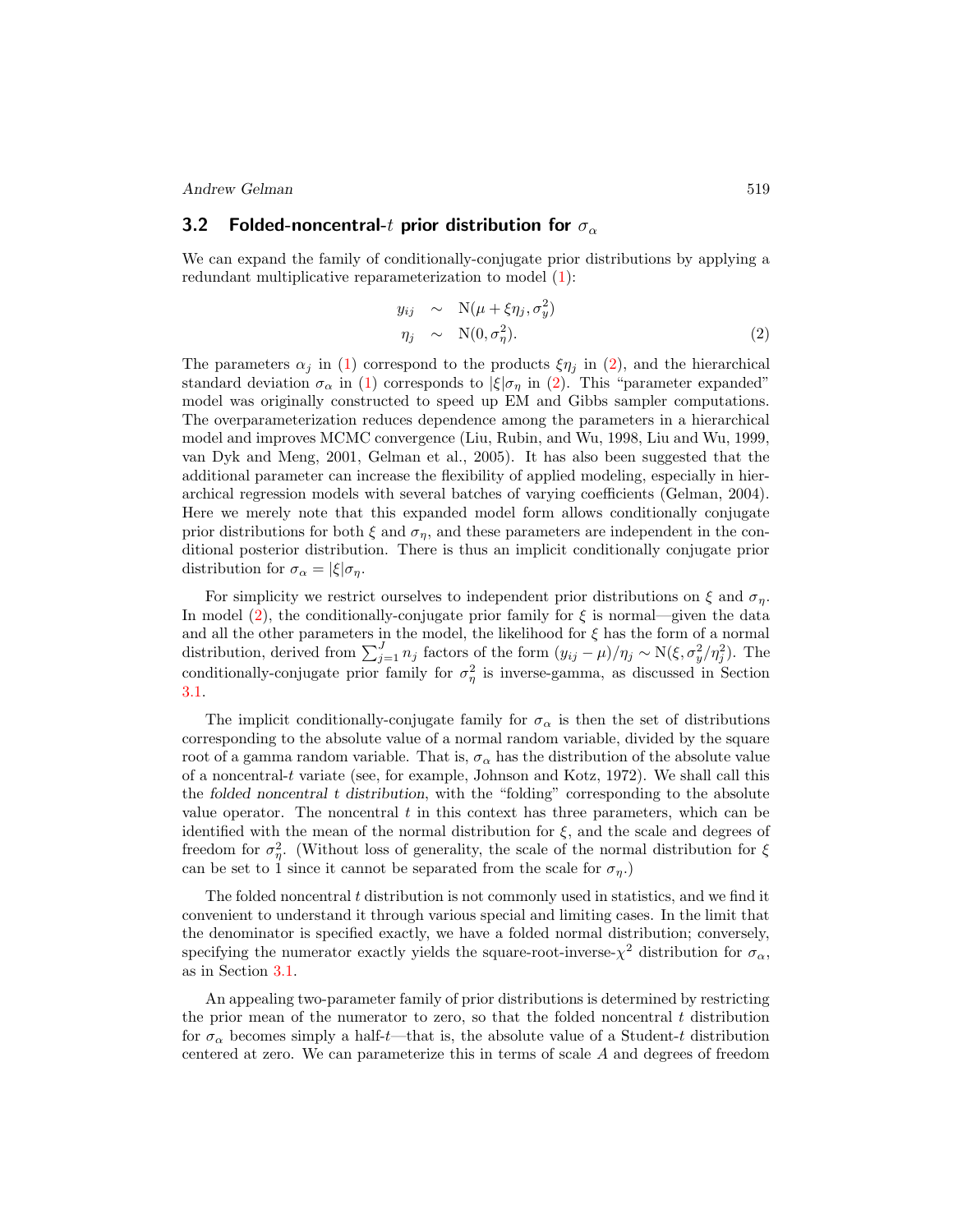$$
p(\sigma_{\alpha}) \propto \left(1 + \frac{1}{\nu} \left(\frac{\sigma_{\alpha}}{A}\right)^2\right)^{-(\nu+1)/2}.
$$

This family includes, as special cases, the improper uniform density (if  $\nu = -1$ ) and the proper half-Cauchy,  $p(\sigma_\alpha) \propto (\sigma_\alpha^2 + s_\alpha^2)^{-1}$  (if  $\nu = 1$ ).

The half-t family is not itself conditionally-conjugate—starting with a half-t prior distribution, you will still end up with a more general folded noncentral  $t$  conditional posterior—but it is a natural subclass of prior densities in which the distribution of the multiplicative parameter  $\xi$  is symmetric about zero.

## <span id="page-5-0"></span>4 Noninformative and weakly-informative prior distributions for hierarchical variance parameters

### 4.1 General considerations

Noninformative prior distributions are intended to allow Bayesian inference for parameters about which not much is known beyond the data included in the analysis at hand. Various justifications and interpretations of noninformative priors have been proposed over the years, including invariance (Jeffreys, 1961), maximum entropy (Jaynes, 1983), and agreement with classical estimators (Box and Tiao, 1973, Meng and Zaslavsky, 2002). In this paper, we follow the approach of Bernardo (1979) and consider so-called noninformative priors as "reference models" to be used as a standard of comparison or starting point in place of the proper, informative prior distributions that would be appropriate for a full Bayesian analysis (see also Kass and Wasserman, 1996).

We view any noninformative or weakly-informative prior distribution as inherently provisional—after the model has been fit, one should look at the posterior distribution and see if it makes sense. If the posterior distribution does not make sense, this implies that additional prior knowledge is available that has not been included in the model, and that contradicts the assumptions of the prior distribution that has been used. It is then appropriate to go back and alter the prior distribution to be more consistent with this external knowledge.

### <span id="page-5-1"></span>4.2 Uniform prior distributions

We first consider uniform prior distributions while recognizing that we must be explicit about the scale on which the distribution is defined. Various choices have been proposed for modeling variance parameters. A uniform prior distribution on  $\log \sigma_{\alpha}$  would seem natural—working with the logarithm of a parameter that must be positive—but it results in an improper posterior distribution. An alternative would be to define the prior distribution on a compact set (e.g., in the range  $[-A, A]$  for some large value of A), but then the posterior distribution would depend strongly on the lower bound  $-A$ 

ν: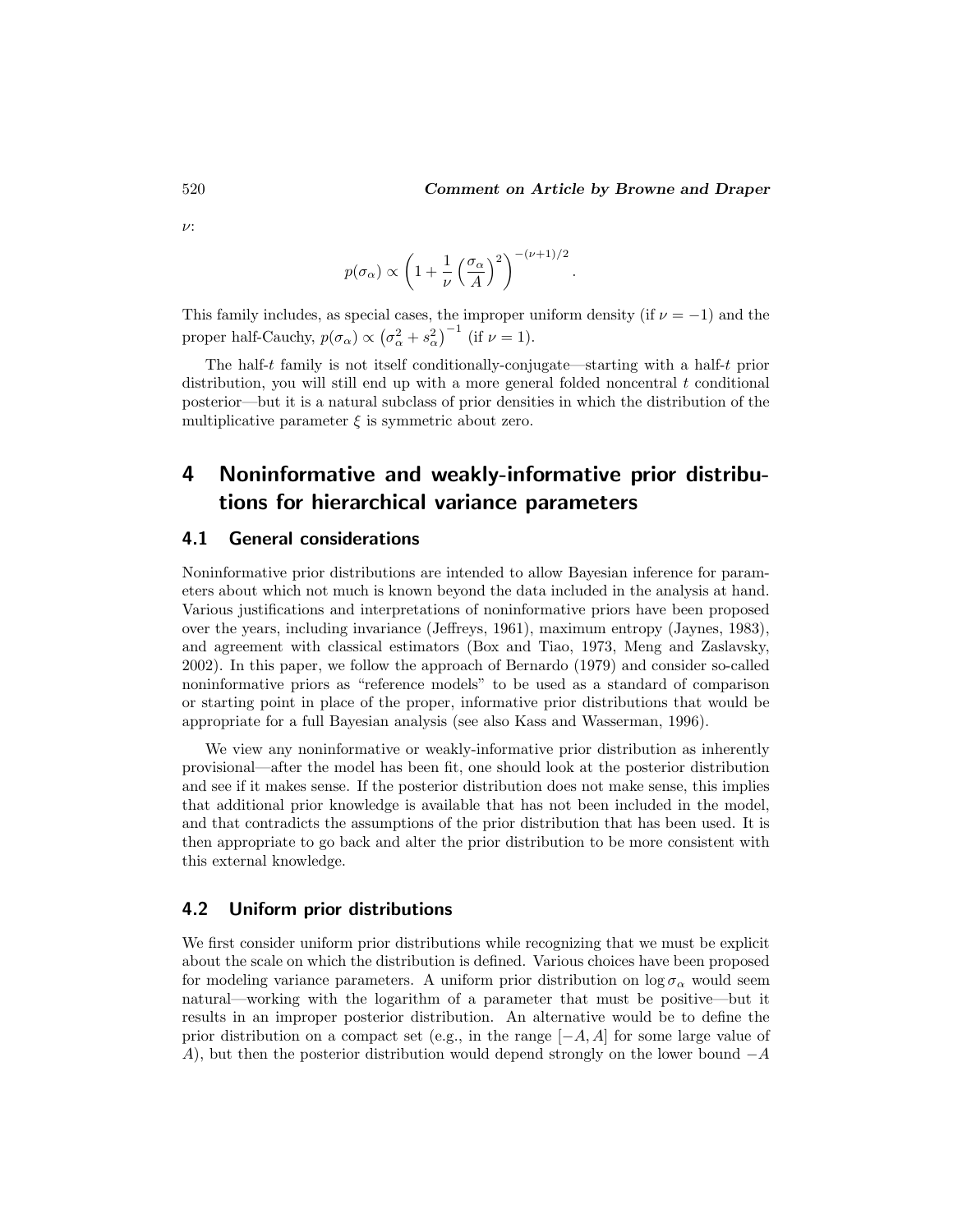of the prior support.

The problem arises because the marginal likelihood,  $p(y|\sigma_{\alpha})$ —after integrating over  $\alpha, \mu, \sigma_y$  in [\(1\)](#page-1-0)—approaches a finite nonzero value as  $\sigma_\alpha \to 0$ . Thus, if the prior density for  $\log \sigma_{\alpha}$  is uniform, the posterior distribution will have infinite mass integrating to the limit  $\log \sigma_{\alpha} \rightarrow -\infty$ . To put it another way, in a hierarchical model the data can never rule out a group-level variance of zero, and so the prior distribution cannot put an infinite mass in this area.

Another option is a uniform prior distribution on  $\sigma_{\alpha}$  itself, which has a finite integral near  $\sigma_{\alpha} = 0$  and thus avoids the above problem. We have generally used this noninformative density in our applied work (see Gelman et al., 2003), but it has a slightly disagreeable miscalibration toward positive values (see Section [2.4\)](#page-2-1), with its infinite prior mass in the range  $\sigma_{\alpha} \rightarrow \infty$ . With  $J = 1$  or 2 groups, this actually results in an improper posterior density, essentially concluding  $\sigma_{\alpha} = \infty$  and doing no shrinkage (see Gelman et al., 2003, Exercise 5.8). In a sense this is reasonable behavior, since it would seem difficult from the data alone to decide how much, if any, shrinkage should be done with data from only one or two groups—and in fact this would seem consistent with the work of Stein (1955) and James and Stein (1960) that unshrunken estimators are admissible if  $J < 3$ . However, from a Bayesian perspective it is awkward for the decision to be made ahead of time, as it were, with the data having no say in the matter. In addition, for small  $J$ , such as  $4$  or  $5$ , we worry that the heavy right tail of the posterior distribution would lead to overestimates of  $\sigma_{\alpha}$  and thus result in shrinkage that is less than optimal for estimating the individual  $\alpha_i$ 's.

We can interpret the various improper uniform prior densities as limits of weaklyinformative conditionally-conjugate priors. The uniform prior distribution on  $\log \sigma_{\alpha}$  is equivalent to  $p(\sigma_\alpha) \propto \sigma_\alpha^{-1}$  or  $p(\sigma_\alpha^2) \propto \sigma_\alpha^{-2}$ , which has the form of an inverse- $\chi^2$  density with 0 degrees of freedom and can be taken as a limit of proper conditionally-conjugate inverse-gamma priors.

The uniform density on  $\sigma_\alpha$  is equivalent to  $p(\sigma_\alpha^2) \propto \sigma_\alpha^{-1}$ , an inverse- $\chi^2$  density with  $-1$  degrees of freedom. This density cannot easily be seen as a limit of proper inverse- $\chi^2$ densities (since these must have positive degrees of freedom), but it can be interpreted as a limit of the half-t family on  $\sigma_{\alpha}$ , where the scale approaches  $\infty$  (and any value of  $ν$ ). Or, in the expanded notation of [\(2\)](#page-4-0), one could assign any prior distribution to  $σ<sub>n</sub>$ and a normal to  $\xi$ , and let the prior variance for  $\xi$  approach  $\infty$ .

Another noninformative prior distribution sometimes proposed in the Bayesian literature is uniform on  $\sigma_{\alpha}^2$ . We do not recommend this, as it seems to have the miscalibration toward higher values as described above, but more so, and also requires  $J \geq 4$  groups for a proper posterior distribution.

### <span id="page-6-0"></span>4.3 Inverse-gamma $(\epsilon, \epsilon)$  prior distributions

The inverse-gamma $(\epsilon, \epsilon)$  prior distribution is an attempt at noninformativeness within the conditionally conjugate family, with  $\epsilon$  set to a low value such as 1 or 0.01 or 0.001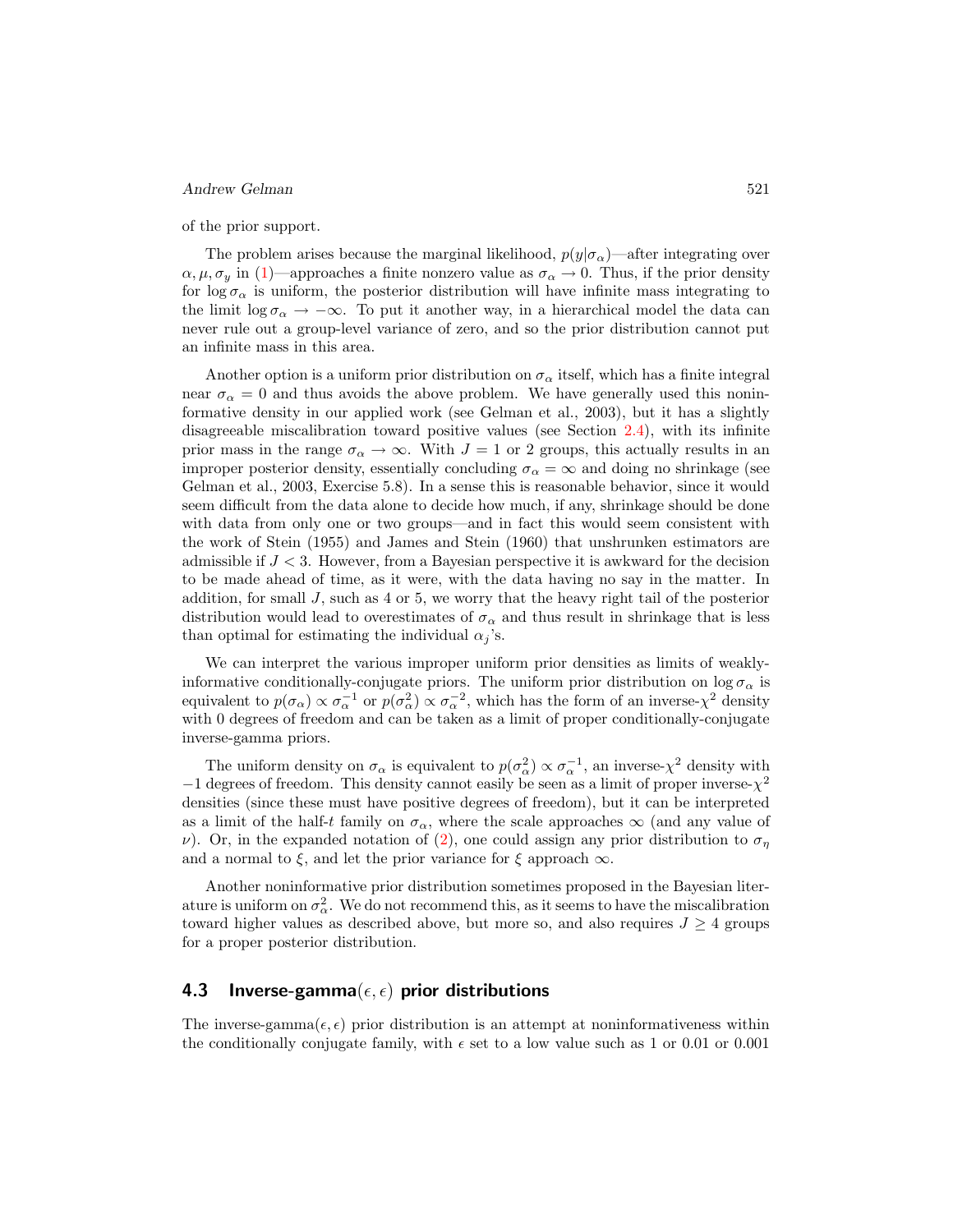(the latter value being used in the examples in Bugs; see Spiegelhalter et al., 1994, 2003). A difficulty of this prior distribution is that in the limit of  $\epsilon \to 0$  it yields an improper posterior density, and thus  $\epsilon$  must be set to a reasonable value. Unfortunately, for datasets in which low values of  $\sigma_{\alpha}$  are possible, inferences become very sensitive to  $\epsilon$  in this model, and the prior distribution hardly looks noninformative, as we illustrate in Section [5.](#page-7-0)

### 4.4 Half-Cauchy prior distributions

The half-Cauchy is a special case of the conditionally-conjugate folded-noncentral-t family of prior distributions for  $\sigma_{\alpha}$ ; see Section [3.2,](#page-4-1) which has a broad peak at zero and a scale parameter A. In the limit  $A \to \infty$  this becomes a uniform prior density on  $p(\sigma_{\alpha})$ . Large but finite values of A represent prior distributions which we call "weakly informative" because, even in the tail, they have a gentle slope (unlike, for example, a half-normal distribution) and can let the data dominate if the likelihood is strong in that region. In Sections [5.2](#page-9-0) and [6,](#page-10-0) we consider half-Cauchy models for variance parameters which are estimated from a small number of groups (so that inferences are sensitive to the choice of weakly-informative prior distribution).

### <span id="page-7-0"></span>5 Application to the 8-schools example

We demonstrate the properties of some proposed noninformative prior densities with a simple example of data from  $J = 8$  educational testing experiments described in Rubin (1981) and Gelman et al. (2003, Chapter 5 and Appendix C). Here, the parameters  $\alpha_1, \ldots, \alpha_8$  represent the relative effects of Scholastic Aptitude Test coaching programs in eight different schools, and  $\sigma_{\alpha}$  represents the between-school standard deviations of these effects. The effects are measured as points on the test, which was scored from 200 to 800 with an average of about 500; thus the largest possible range of effects could be about 300 points, with a realistic upper limit on  $\sigma_{\alpha}$  of 100, say.

### <span id="page-7-1"></span>5.1 Noninformative prior distributions for the 8-schools problem

Figure [1](#page-8-0) shows the posterior distributions for the 8-schools model resulting from three different choices of prior distributions that are intended to be noninformative.

The leftmost histogram shows the posterior inference for  $\sigma_{\alpha}$  (as represented by 6000 simulation draws from a model fit using Bugs) for the model with uniform prior density. The data show support for a range of values below  $\sigma_{\alpha} = 20$ , with a slight tail after that, reflecting the possibility of larger values, which are difficult to rule out given that the number of groups J is only 8—that is, not much more than the  $J = 3$  required to ensure a proper posterior density with finite mass in the right tail.

In contrast, the middle histogram in Figure [1](#page-8-0) shows the result with an inversegamma $(1,1)$  prior distribution for  $\sigma_{\alpha}^2$ . This new prior distribution leads to changed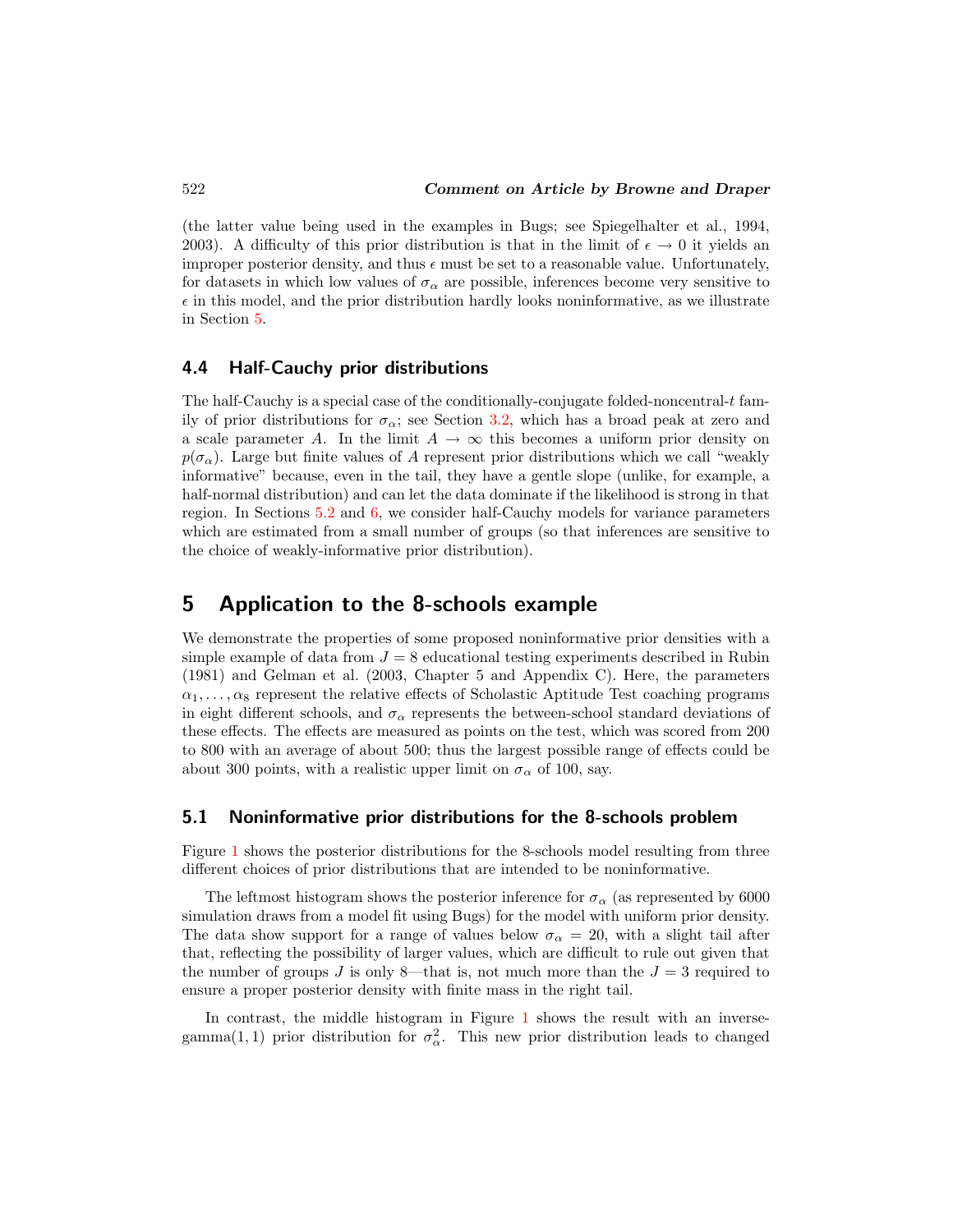

<span id="page-8-0"></span>Figure 1: Histograms of posterior simulations of the between-school standard deviation,  $\sigma_{\alpha}$ , from models with three different prior distributions: (a) uniform prior distribution on  $\sigma_{\alpha}$ , (b) inverse-gamma $(1, 1)$  prior distribution on  $\sigma_{\alpha}^2$ , (c) inverse-gamma $(0.001, 0.001)$ prior distribution on  $\sigma_{\alpha}^2$ . Overlain on each is the corresponding prior density function for  $\sigma_{\alpha}$ . (For models (b) and (c), the density for  $\sigma_{\alpha}$  is calculated using the gamma density function multiplied by the Jacobian of the  $1/\sigma_{\alpha}^2$  transformation.) In models (b) and (c), posterior inferences are strongly constrained by the prior distribution. Adapted from Gelman et al. (2003, Appendix C).

inferences. In particular, the posterior mean and median of  $\sigma_{\alpha}$  are lower and shrinkage of the  $\alpha_j$ 's is greater than in the previously-fitted model with a uniform prior distribution on  $\sigma_{\alpha}$ . To understand this, it helps to graph the prior distribution in the range for which the posterior distribution is substantial. The graph shows that the prior distribution is concentrated in the range [0.5, 5], a narrow zone in which the likelihood is close to flat compared to this prior (as we can see because the distribution of the posterior simulations of  $\sigma_{\alpha}$  closely matches the prior distribution,  $p(\sigma_{\alpha})$ ). By comparison, in the left graph, the uniform prior distribution on  $\sigma_{\alpha}$  seems closer to "noninformative" for this problem, in the sense that it does not appear to be constraining the posterior inference.

Finally, the rightmost histogram in Figure [1](#page-8-0) shows the corresponding result with an inverse-gamma $(0.001, 0.001)$  prior distribution for  $\sigma_{\alpha}^2$ . This prior distribution is even more sharply peaked near zero and further distorts posterior inferences, with the problem arising because the marginal likelihood for  $\sigma_{\alpha}$  remains high near zero.

In this example, we do not consider a uniform prior density on  $\log \sigma_{\alpha}$ , which would yield an improper posterior density with a spike at  $\sigma_{\alpha} = 0$ , like the rightmost graph in Figure [1,](#page-8-0) but more so. We also do not consider a uniform prior density on  $\sigma_{\alpha}^2$ , which would yield a posterior distribution similar to the leftmost graph in Figure [1,](#page-8-0) but with a slightly higher right tail.

This example is a gratifying case in which the simplest approach—the uniform prior density on  $\sigma_{\alpha}$ —seems to perform well. As detailed in Gelman et al. (2003, Appendix C), this model is also straightforward to program directly using the Gibbs sampler or in Bugs, using either the basic model [\(1\)](#page-1-0) or slightly faster using the expanded parameterization [\(2\)](#page-4-0).

The appearance of the histograms and density plots in Figure [1](#page-8-0) is crucially affected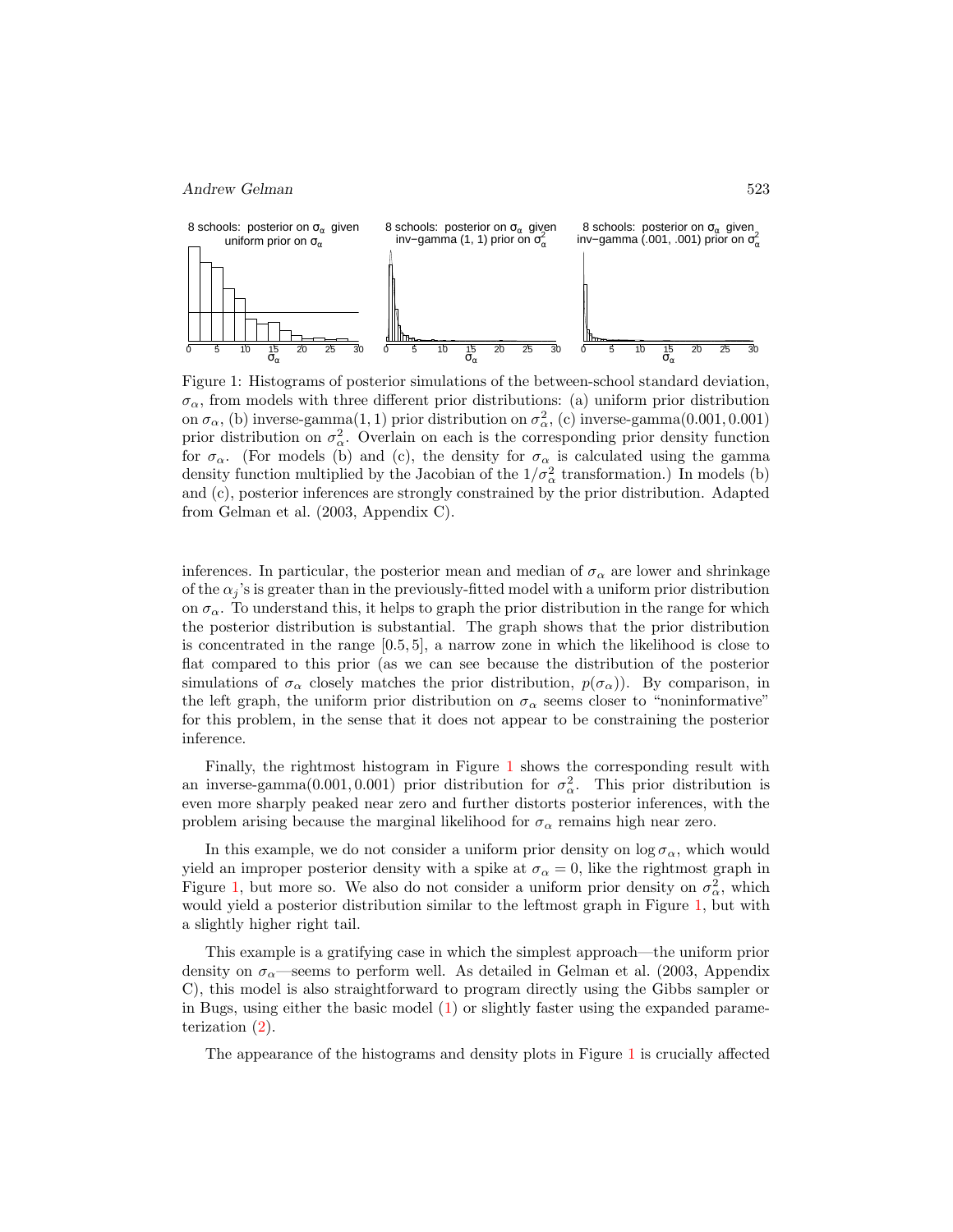

<span id="page-9-1"></span>Figure 2: Histograms of posterior simulations of the between-school standard deviation,  $\sigma_{\alpha}$ , from models for the 3-schools data with two different prior distributions on  $\sigma_{\alpha}$ : (a) uniform  $(0, \infty)$ , (b) half-Cauchy with scale 25, set as a weakly informative prior distribution given that  $\sigma_{\alpha}$  was expected to be well below 100. The histograms are not on the same scales. Overlain on each histogram is the corresponding prior density function. With only  $J = 3$  groups, the noninformative uniform prior distribution is too weak, and the proper Cauchy distribution works better, without appearing to distort inferences in the area of high likelihood.

by the choice to plot them on the scale of  $\sigma_{\alpha}$ . If instead they were plotted on the scale of  $\log \sigma_{\alpha}$ , the inverse-gamma $(0.001, 0.001)$  prior density would appear to be the flattest. However, the inverse-gamma $(\epsilon, \epsilon)$  prior is not at all "noninformative" for this problem since the resulting posterior distribution remains highly sensitive to the choice of  $\epsilon$ . As explained in Section [4.2,](#page-5-1) the hierarchical model likelihood does not constrain  $\log \sigma_{\alpha}$  in the limit log  $\sigma_{\alpha} \to -\infty$ , and so a prior distribution that is noninformative on the log scale will not work.

### <span id="page-9-0"></span>5.2 Weakly informative prior distribution for the 3-schools problem

The uniform prior distribution seems fine for the 8-school analysis, but problems arise if the number of groups  $J$  is much smaller, in which case the data supply little information about the group-level variance, and a noninformative prior distribution can lead to a posterior distribution that is improper or is proper but unrealistically broad. We demonstrate by reanalyzing the 8-schools example using just the data from the first 3 of the schools.

Figure [2](#page-9-1) displays the inferences for  $\sigma_{\alpha}$  from two different prior distributions. First we continue with the default uniform distribution that worked well with  $J = 8$  (as seen in Figure [1\)](#page-8-0). Unfortunately, as the left histogram of Figure [2](#page-9-1) shows, the resulting posterior distribution for the 3-schools dataset has an extremely long right tail, containing values of  $\sigma_{\alpha}$  that are too high to be reasonable. This heavy tail is expected since J is so low (if J were any lower, the right tail would have an infinite integral), and using this as a posterior distribution will have the effect of undershrinking the estimates of the school effects  $\alpha_i$ , as explained in Section [4.2.](#page-5-1)

The right histogram of Figure [2](#page-9-1) shows the posterior inference for  $\sigma_{\alpha}$  resulting from a half-Cauchy prior distribution of the sort described at the end of Section [3.2,](#page-4-1) with scale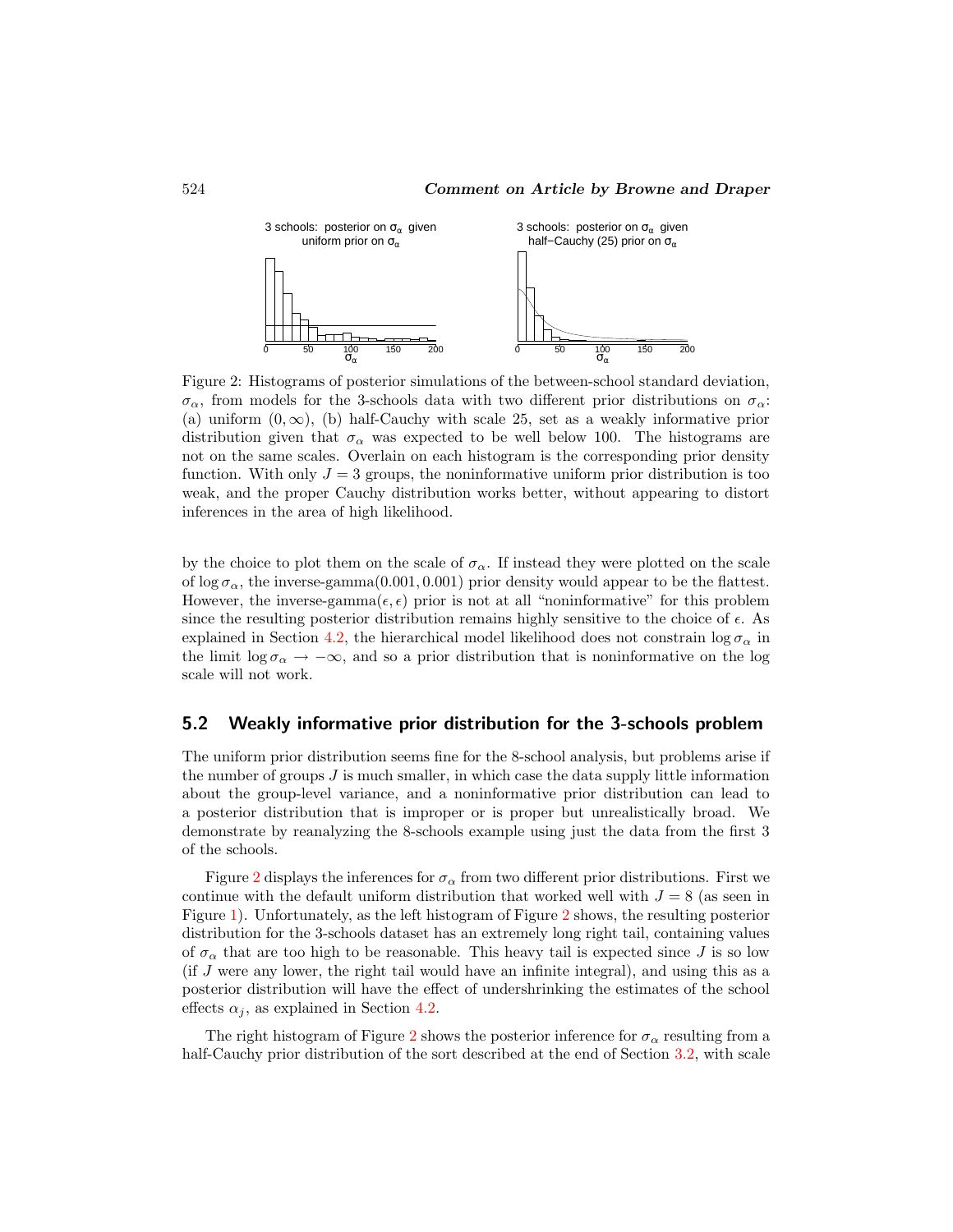parameter  $A = 25$  (a value chosen to be a bit higher than we expect for the standard deviation of the underlying  $\theta_i$ 's in the context of this educational testing example, so that the model will constrain  $\sigma_{\alpha}$  only weakly). As the line on the graph shows, this prior distribution is high over the plausible range of  $\sigma_{\alpha} < 50$ , falling off gradually beyond this point. This prior distribution appears to perform well in this example, reflecting the marginal likelihood for  $\sigma_{\alpha}$  at its low end but removing much of the unrealistic upper tail.

This half-Cauchy prior distribution would also perform well in the 8-schools problem; however it was unnecessary because the default uniform prior gave reasonable results. With only 3 schools, we went to the trouble of using a weakly informative prior, a distribution that was not intended to represent our actual prior state of knowledge about  $\sigma_{\alpha}$  but rather to constrain the posterior distribution, to an extent allowed by the data.

## <span id="page-10-0"></span>6 Modeling variance components hierarchically

### 6.1 Application to a latin square Anova

We next consider an analysis of variance problem which has several variance components, one for each source of variation. Gelman (2005) analyzes data from a  $5 \times 5 \times 2$  split-plot latin square with five full-plot treatments (labeled A, B, C, D, E), and with each plot divided into two subplots (labeled 1 and 2).

| Source                     |    |
|----------------------------|----|
| row                        | 4  |
| column                     | 4  |
| (A,B,C,D,E)                | 4  |
| plot                       | 12 |
| (1,2)                      | 1  |
| row $\times$ (1,2)         | 4  |
| column $\times$ (1,2)      | 4  |
| $(A,B,C,D,E) \times (1,2)$ | 4  |
| plot $\times$ (1,2)        | 12 |

Each row of the table corresponds to a different variance component, and the split-plot Anova can be understood as a linear model with nine variance components,  $\sigma_1^2, \ldots, \sigma_9^2$ —one for each row of the table. A default Bayesian analysis assigns a uniform prior distribution,  $p(\sigma_1, \ldots, \sigma_9) \propto 1$  (Gelman, 2005).

More generally, we can set up a hierarchical model, where the variance parameters have a common distribution with hyperparameters estimated from the data. Based on the analyses given above, we consider a half-Cauchy prior distribution with peak 0 and scale  $A$ , and with a uniform prior distribution on  $A$ . The hierarchical half-Cauchy model allows most of the variance parameters to be small but with the occasionally large  $\sigma_{\alpha}$ ,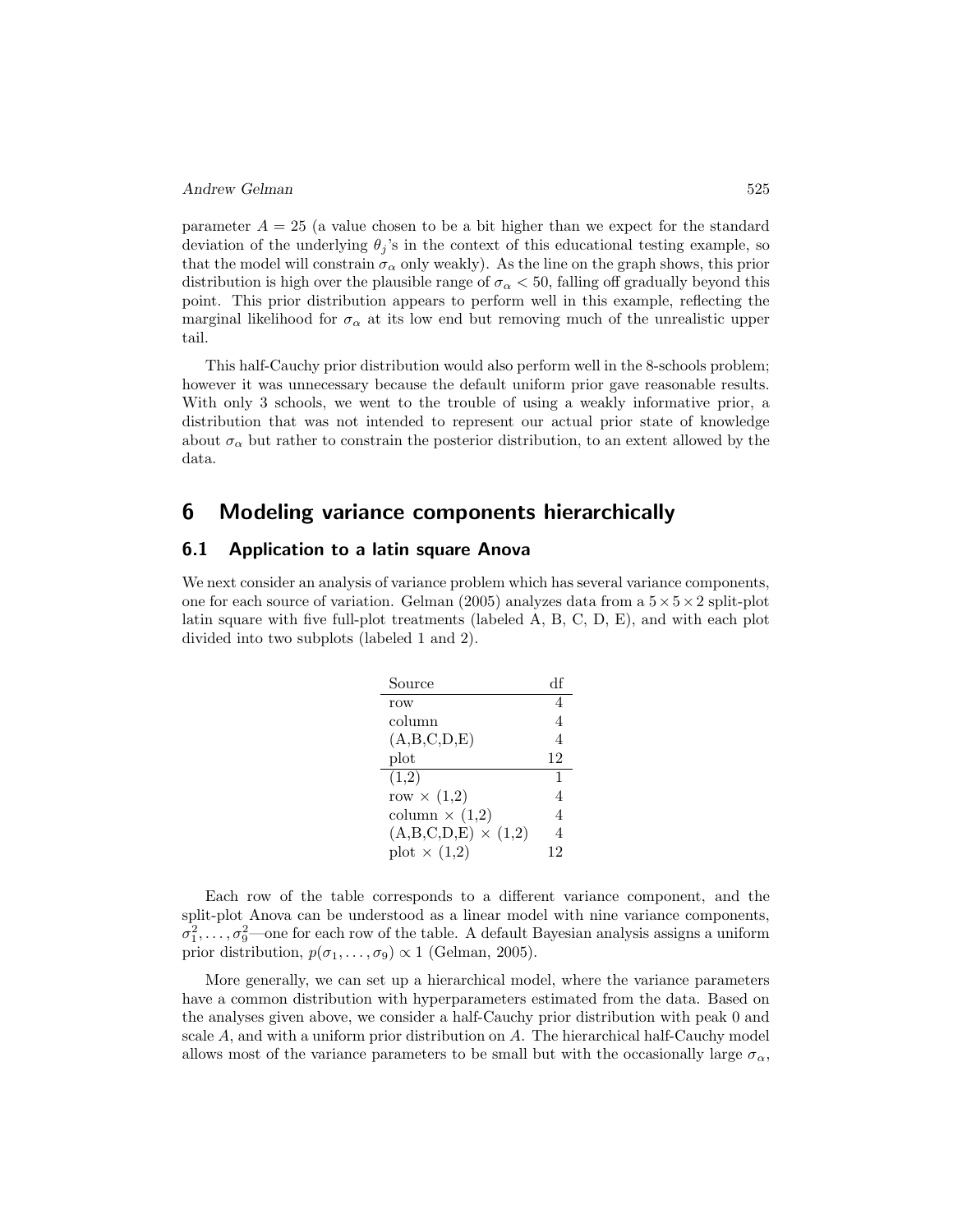

<span id="page-11-0"></span>Figure 3: Posterior medians, 50%, and 95% intervals for standard deviation parameters  $\sigma_k$  estimated from a split-plot latin square experiment. The left plot shows inferences given uniform prior distributions on the  $\sigma_k$ 's, and the right plot shows inferences given a hierarchical half-Cauchy model with scale fit to the data. The half-Cauchy model gives much sharper inferences, using the partial pooling that comes with fitting a hierarchical model.

which seems reasonable in the typical settings of analysis of variance, in which most sources of variation are small but some are large (Daniel, 1959, Gelman, 2005).

### 6.2 Superpopulation and finite-population standard deviations

Figure [3](#page-11-0) shows the inferences in the latin square example, given uniform and hierarchical half-Cauchy prior distributions for the standard deviation parameters  $\sigma_k$ . As the left plot shows, the uniform prior distribution does not rule out the potential for some extremely high values of the variance components—the degrees of freedom are low, and the interlocking of the linear parameters in the latin square model results in difficulty in estimating any single variance parameter. In contrast, the hierarchical half-Cauchy model performs a great deal of shrinkage, especially of the high ranges of the intervals. (For most of the variance parameters, the posterior medians are similar under the two models; it is the 75th and 97.5th percentiles that are shrunk by the hierarchical model.) This is an ideal setting for hierarchical modeling of variance parameters in that it combines separately imprecise estimates of each of the individual  $\sigma_k$ 's.

As discussed in Gelman (2005, Section 3.5), the  $\sigma_k$ 's are superpopulation parameters in that each represents the standard deviation of an entire population of effects, of which only a few of which were sampled for the experiment at hand. In estimating variance parameters estimated from few degrees of freedom, it can be helpful also to look at the finite-population standard deviation  $s_{\alpha}$  of the corresponding linear parameters  $\alpha_i$ .

For a simple hierarchical model of the form  $(1)$ ,  $s_{\alpha}$  is simply the standard deviation of the J values of  $\alpha_i$ . More generally, for more complicated linear models such as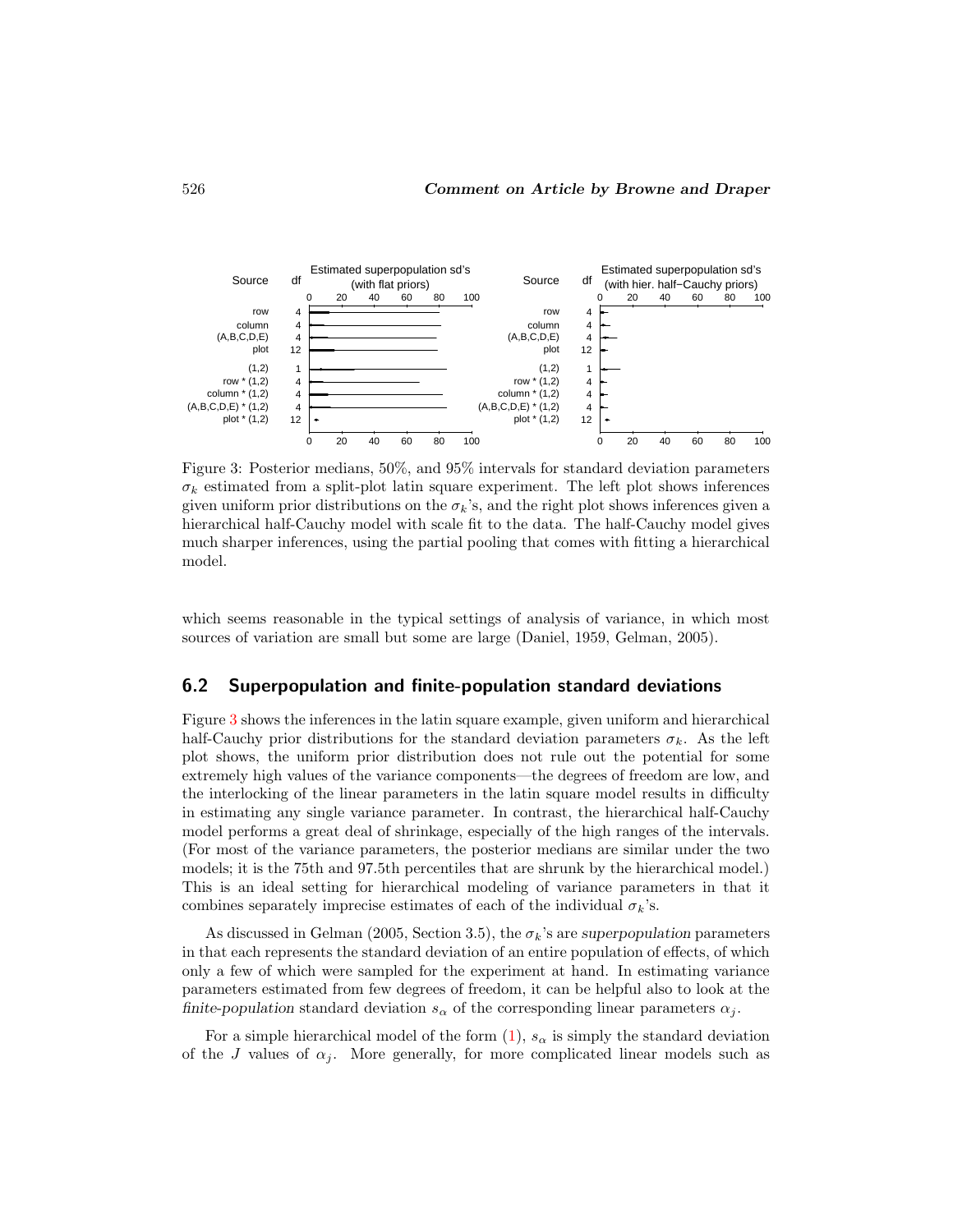

<span id="page-12-1"></span>Figure 4: Posterior medians, 50%, and 95% intervals for finite-population standard deviations  $s_k$  estimated from a split-plot latin square experiment. The left plot shows inferences given uniform prior distributions on the  $\sigma_k$ 's, and the right plot shows inferences given a hierarchical half-Cauchy model with scale fit to the data. The half-Cauchy model gives sharper estimates even for these finite-population standard deviations, indicating the power of hierarchical modeling for these highly uncertain quantities. Compare to Figure [3](#page-11-0) (which is on a different scale).

the split-plot latin square,  $s_{\alpha}$  for any variance component is the root mean square of the coefficients' residuals after projection to their constraint space (see Gelman, 2005, Section 3.1). In any case, this finite-population standard deviation s can be calculated from its posterior simulations and, especially when degrees of freedom are low, is more precisely estimated than the superpopulation standard deviation  $\sigma$ .

Figure [4](#page-12-1) shows posterior inferences for the finite-population standard deviation parameters  $s_{\alpha}$  for each row of the latin square split-plot Anova, showing inferences given the uniform and hierarchical half-Cauchy prior distributions for the variance parameters  $\sigma_{\alpha}$ . The half-Cauchy prior distribution does slightly better than the uniform, with the largest shrinkage occurring for the variance component that has just one degree of freedom. The Cauchy scale parameter A was estimated at 1.8, with a 95% posterior interval of [0.5, 5.1].

### <span id="page-12-0"></span>7 Recommendations

### 7.1 Prior distributions for variance parameters

In fitting hierarchical models, we recommend starting with a noninformative uniform prior density on standard deviation parameters  $\sigma_{\alpha}$ . We expect this will generally work well unless the number of groups  $J$  is low (below 5, say). If  $J$  is low, the uniform prior density tends to lead to high estimates of  $\sigma_{\alpha}$ , as discussed in Section [5.2.](#page-9-0) This miscalibration is an unavoidable consequence of the asymmetry in the parameter space,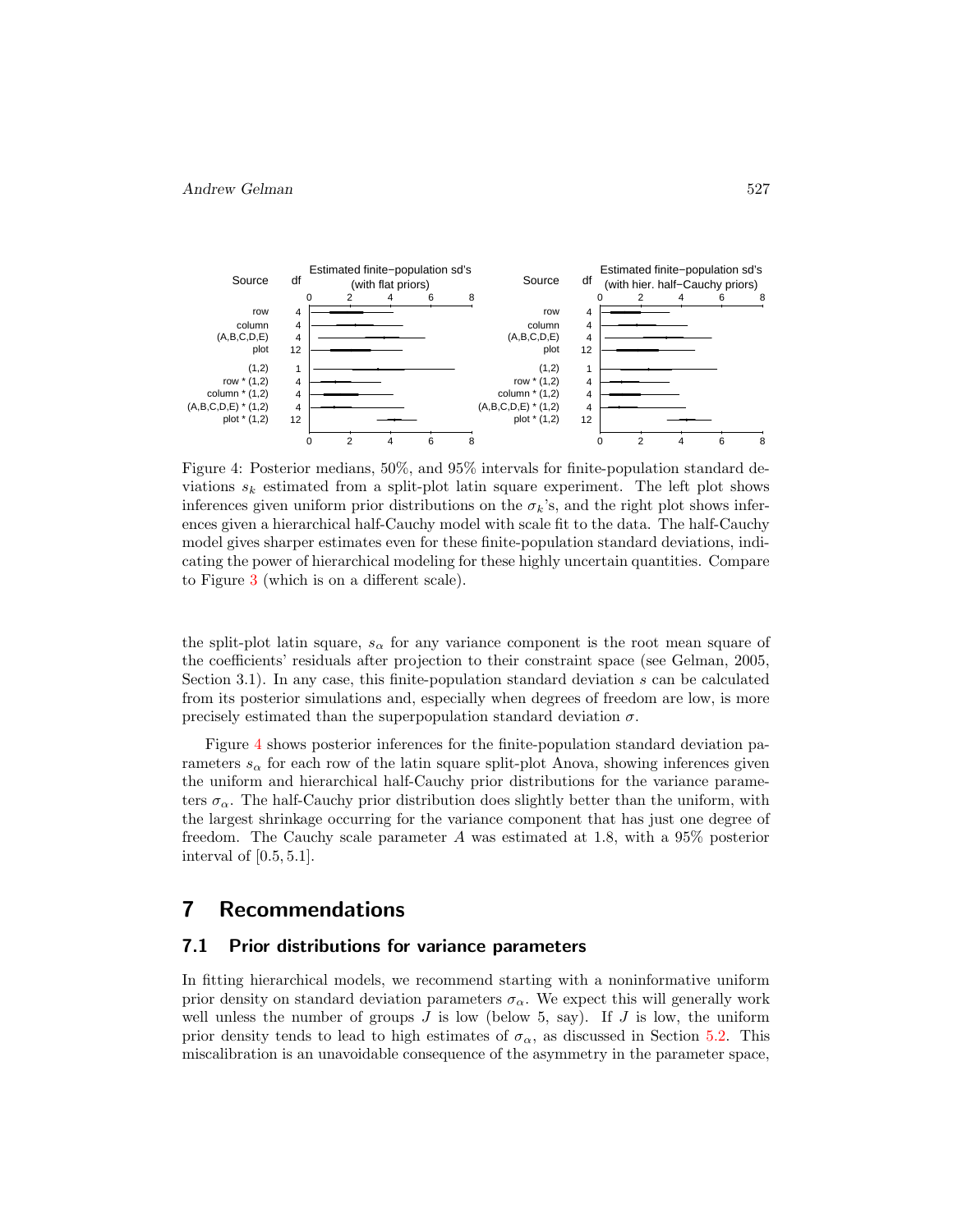#### 528 Comment on Article by Browne and Draper

with variance parameters restricted to be positive. Similarly, there are no alwaysnonnegative classical unbiased estimators of  $\sigma_{\alpha}$  or  $\sigma_{\alpha}^2$  in the hierarchical model.

A user of a noninformative prior density might still like to use a proper distribution reasons could include Bayesian scruple, the desire to perform prior predictive checks (see Box, 1980, Gelman, Meng, and Stern, 1996, and Bayarri and Berger, 2000) or Bayes factors (see Kass and Raftery, 1995, O'Hagan, 1995, and Pauler, Wakefield, and Kass, 1999), or because computation is performed in Bugs, which requires proper distributions. For a noninformative but proper prior distribution, we recommend approximating the uniform density on  $\sigma_{\alpha}$  by a uniform on a wide range (for example, U(0, 100) in the SAT coaching example) or a half-normal centered at 0 with standard deviation set to a high value such as 100. The latter approach is particularly easy to program as a  $N(0, 100^2)$ prior distribution for  $\xi$  in [\(2\)](#page-4-0).

When more prior information is desired, for instance to restrict  $\sigma_{\alpha}$  away from very large values, we recommend working within the half- $t$  family of prior distributions. which are more flexible and have better behavior near 0, compared to the inversegamma family. A reasonable starting point is the half-Cauchy family, with scale set to a value that is high but not off the scale; for example, 25 in the example in Section [5.2.](#page-9-0) When several variance parameters are present, we recommend a hierarchical model such as the half-Cauchy, with hyperparameter estimated from data.

We do not recommend the inverse-gamma $(\epsilon, \epsilon)$  family of noninformative prior dis-tributions because, as discussed in Sections [4.3](#page-6-0) and [5.1,](#page-7-1) in cases where  $\sigma_{\alpha}$  is estimated to be near zero, the resulting inferences will be sensitive to  $\epsilon$ . The setting of near-zero variance parameters is important partly because this is where classical and Bayesian inferences for hierarchical models will differ the most (see Draper and Browne, 2005, and Section 3.4 of Gelman, 2005).

Figure [1](#page-8-0) illustrates the generally robust properties of the uniform prior density on  $\sigma_{\alpha}$ . Many Bayesians have preferred the inverse-gamma prior family, possibly because its conditional conjugacy suggested clean mathematical properties. However, by writing the hierarchical model in the form  $(2)$ , we see conditional conjugacy in the wider class of half-t distributions on  $\sigma_{\alpha}$ , which include the uniform and half-Cauchy densities on  $\sigma_{\alpha}$ (as well as inverse-gamma on  $\sigma_{\alpha}^2$ ) as special cases. From this perspective, the inversegamma family has nothing special to offer, and we prefer to work on the scale of the standard deviation parameter  $\sigma_{\alpha}$ , which is typically directly interpretable in the original model.

### <span id="page-13-0"></span>7.2 Generalizations

The reasoning in this paper should apply to hierarchical regression models (including predictors at the individual or group levels), hierarchical generalized linear models (as discussed by Christiansen and Morris, 1997, and Natarajan and Kass, 2000), and more complicated nonlinear models with hierarchical structure. The key idea is that parameters  $\alpha_i$ —in general, group-level exchangeable parameters—have a common distribution with some scale parameter which we label  $\sigma_{\alpha}$ . Some of the details will change—in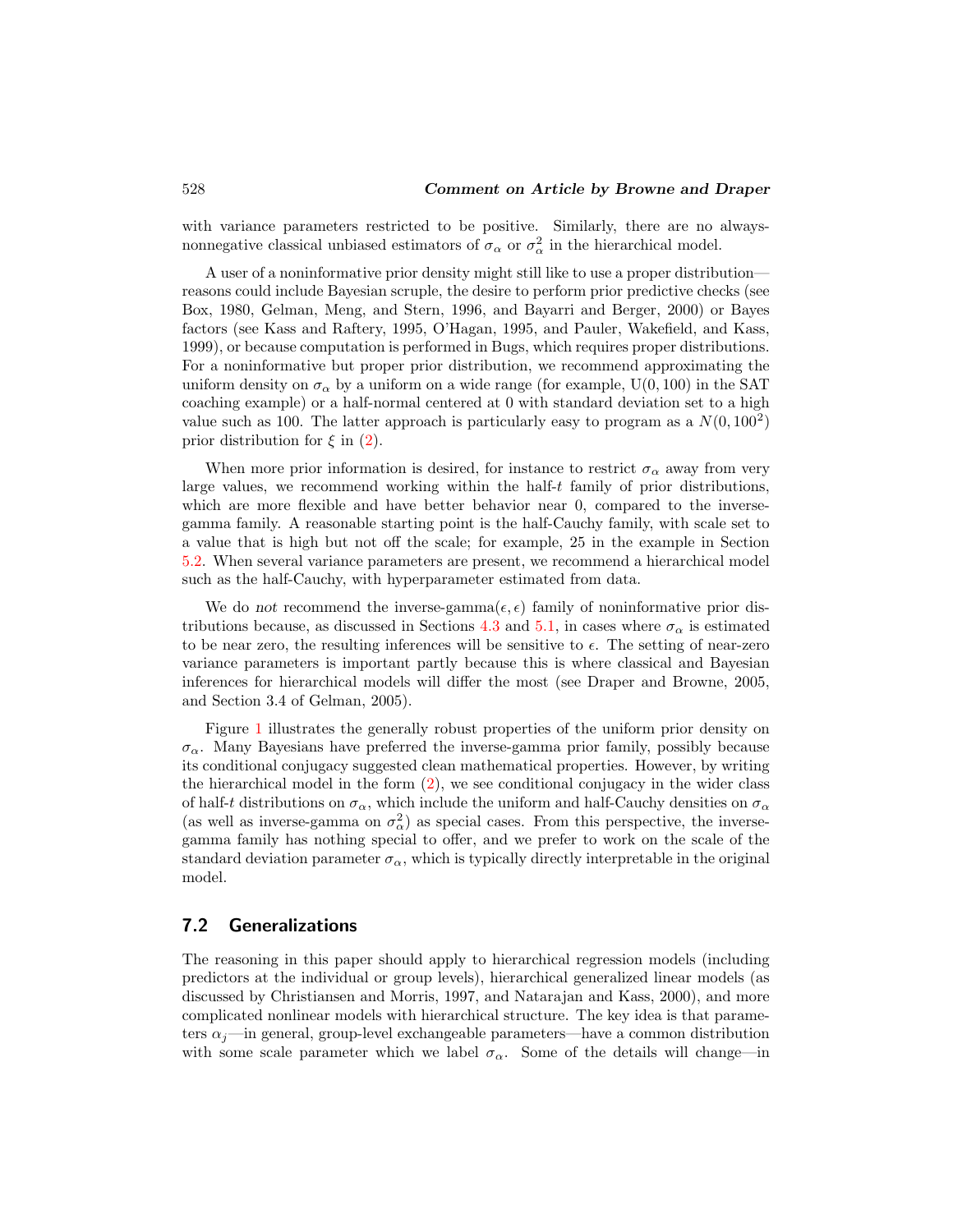particular, if the model is nonlinear, then the normal prior distribution for the multiplicative parameter  $\xi$  in [\(2\)](#page-4-0) will not be conditionally conjugate, however  $\xi$  can still be updated using the Metropolis algorithm. In addition, when regression predictors must be estimated, more than  $J = 3$  groups may be necessary to estimate  $\sigma_{\alpha}$  from a noninformative prior distribution, thus requiring at least weakly informative prior distributions for the regression coefficients, the variance parameters, or both.

There is also room to generalize these distributions to variance matrices in multivariate hierarchical models, going beyond the commonly-used inverse-Wishart family of prior distributions (Box and Tiao, 1973), which has problems similar to the inversegamma for scalar variances. Noninformative or weakly informative conditionally-conjugate priors could be applied to structured models such as described by Barnard, McCulloch, and Meng (2000) and Daniels and Kass (1999, 2001), expanded using multiplicative parameters as in Liu (2001) to give the models more flexibility.

Further work needs to be done in developing the next level of hierarchical models, in which there are several batches of exchangeable parameters, each with their own variance parameter—the Bayesian counterpart to the analysis of variance (Sargent and Hodges, 1997, Gelman, 2005). Specifying a prior distribution jointly on variance components at different levels of the model could be seen as a generalization of priors on the shrinkage factor, which is a function of both  $\sigma_y$  and  $\sigma_\alpha$  (see Daniels, 1999, Natarajan and Kass, 2000, and Spiegelhalter, Abrams, and Myles, 2004, for an overview). In a model with several levels, it would make sense to give the variance parameters a parametric model with hyper-hyperparameters. This could be the ultimate solution to the difficulties of estimating  $\sigma_{\alpha}$  for batches of parameters  $\alpha_j$  where J is small, and we suppose that the folded-noncentral-t family could be useful here, as illustrated in Section  $6$ .

## Appendix: R and Bugs code for the hierarchical model with half-Cauchy prior density

Computations for the hierarchical normal model are most conveniently performed using Bugs (Spiegelhalter et al., 1994, 2003) as called from R (R Development Core Team, 2003), or by programming the Gibbs sampler directly in R. Both these strategies are described in detail in Gelman et al. (2003, Appendix C). Here we give an Bugs implementation of the 8-schools model with the half-Cauchy prior distribution (that is, the half-t with degrees-of-freedom parameter  $\nu = 1$ ).

We put the following Bugs code in the file schools.halfcauchy.bug:

```
# Bugs model: a half-Cauchy prior distribution on sigma.theta is induced
# using a normal prior on xi and an inverse-gamma on tau.eta
model {
 for (j in 1:J){ # J = the number of schools
   y[j] \tilde{a} dnorm (theta[j], tau.y[j]) \tilde{a} # data model: the likelihood
   theta[j] \leq mu.theta + xi*eta[j]
```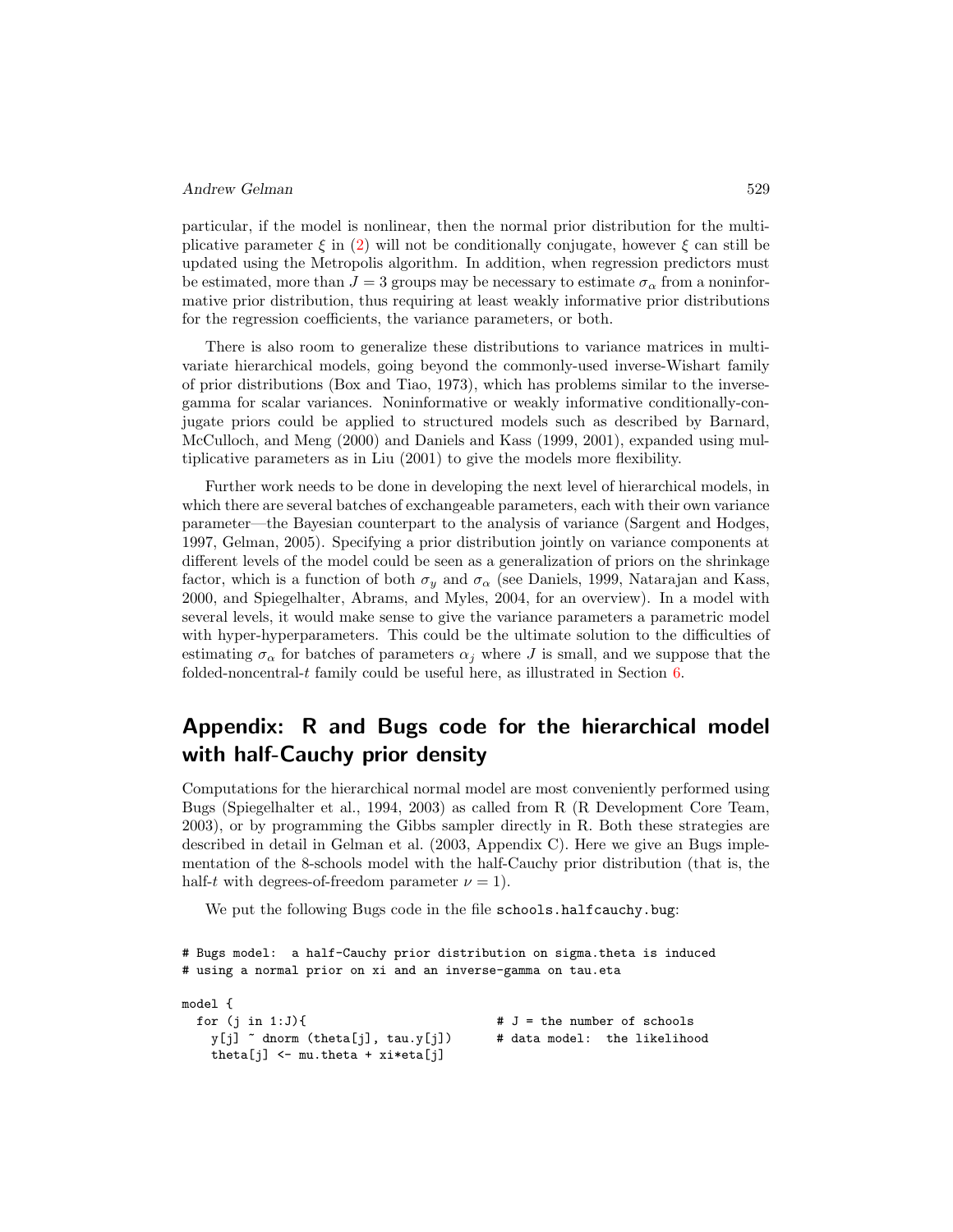```
tau.y[j] \leftarrow pow(sigma.y[j], -2)}
 xi ~ dnorm (0, tau.xi)
  tau.xi <- pow(prior.scale, -2)
 for (i \in 1:J)eta[j] ~ dnorm (0, tau.eta) # hierarchical model for theta
  }
 tau.eta \tilde{ } dgamma (.5, .5) \qquad # chi^2 with 1 d.f.
 sigma.theta <- abs(xi)/sqrt(tau.eta) # cauchy = normal/sqrt(chi^2)
 mu.theta ~ dnorm (0.0, 1.0E-6) # noninformative prior on mu
}
```
We can then set up the data and call the Bugs model from R (using the bugs.R routines at Gelman, 2003). The scale parameter in the half-Cauchy distribution is prior.scale, which we set to the value 25 in the R code.

```
# R code for calling the Bugs 8-schools model with half-Cauchy prior dist
schools <- read.table ("schools.dat", header=T)
J <- nrow (schools)
y <- schools$estimate
sigma.y <- schools$sd
prior.scale <- 25
data <- list ("J", "y", "sigma.y", "prior.scale")
inits <- function (){
 list (\text{eta=rrnorm}(J), \text{mu.theta=rrnorm}(1), \text{xi=rrnorm}(1), \text{tau-etamin}(1))parameters <- c ("theta", "mu.theta", "sigma.theta")
schools.sim <- bugs (data, inits, parameters, "schools.halfcauchy.bug",
 n.chains=3, n.iter=1000)
```
### References

- Barnard, J., McCulloch, R. E., and Meng, X. L. (2000). "Modeling covariance matrices in terms of standard deviations and correlations, with application to shrinkage." Statistica Sinica, 10: 1281–1311.
- Bayarri, M. J. and Berger, J. (2000). "P-values for composite null models." Journal of the American Statistical Association, 95: 1127–1142. (with discussion).
- Bernardo, J. M. (1979). "Reference posterior distributions for Bayesian inference." Journal of the Royal Statistical Society B, 41: 113–147. (with discussion).
- Bickel, P. and Blackwell, D. (1967). "A note on Bayes estimates." Annals of Mathematical Statistics, 38: 1907–1911.
- Box, G. E. P. (1980). "Sampling and Bayes inference in scientific modelling and robustness." Journal of the Royal Statistical Society A, 143: 383–430.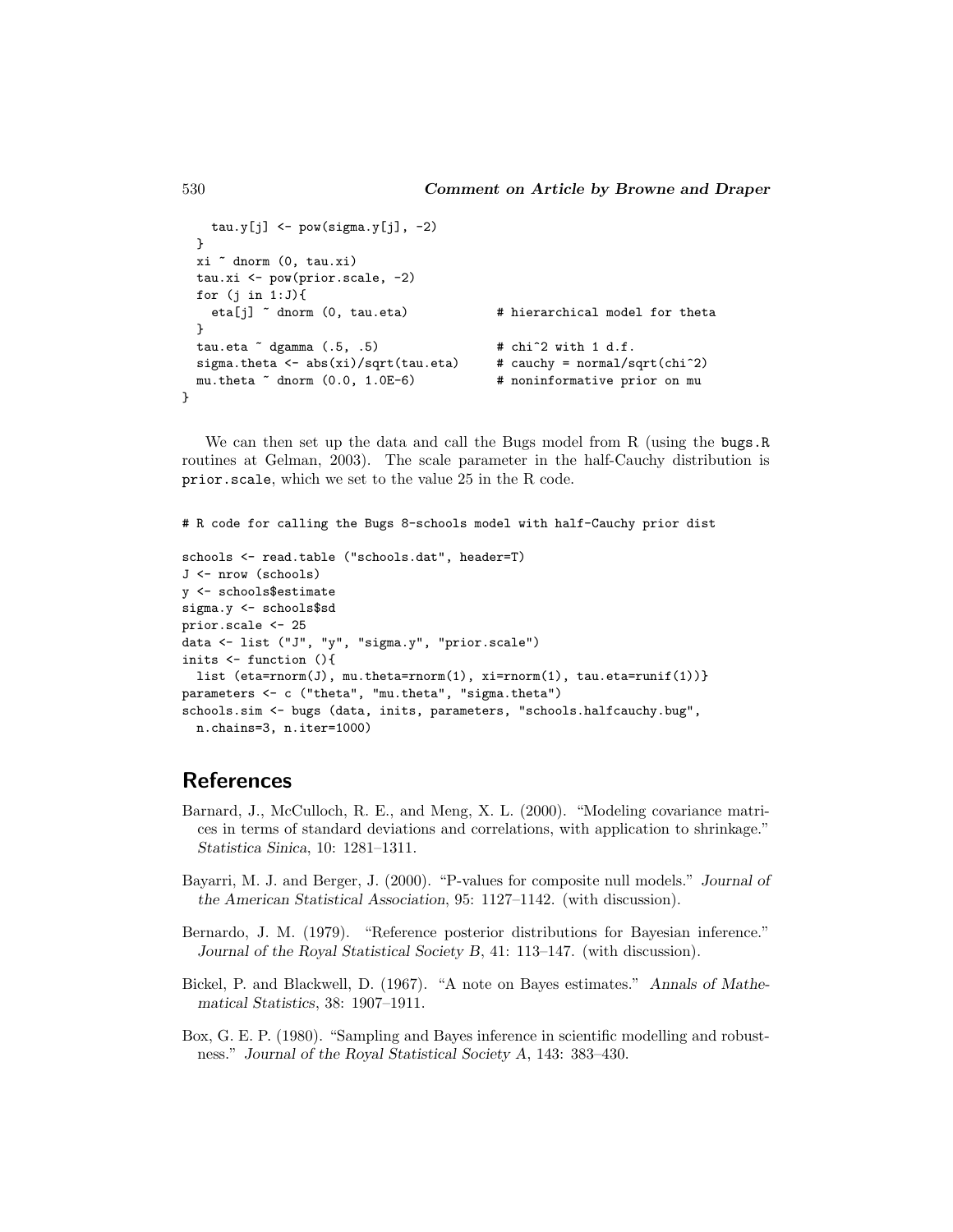- Box, G. E. P. and Tiao, G. C. (1973). Bayesian Inference in Statistical Analysis. Reading, Mass.: Addison-Wesley.
- Browne, W. J. and Draper, D. (2005). "A comparison of Bayesian and likelihood-based methods for fitting multilevel models." Bayesian Analysis, This issue.
- Carlin, B. P. and Louis, T. A. (2001). Bayes and Empirical Bayes Methods for Data Analysis. Chapman and Hall, second edition edition.
- Christiansen, C. and Morris, C. (1997). "Hierarchical Poisson regression models." Journal of the American Statistical Association, 92: 618–632.
- Daniel, C. (1959). "Use of half-normal plots in interpreting factorial two-level experiments." Technometrics, 1: 311–341.
- Daniels, M. J. (1999). "A prior for the variance in hierarchical models." Canadian Journal of Statistics, 27: 569–580.
- Daniels, M. J. and Kass, R. E. (1999)). "Nonconjugate Bayesian estimation of covariance matrices and its use in hierarchical models." Journal of the American Statistical Association, 94: 1254–1263.
- (2001). "Shrinkage estimators for covariance matrices." Biometrics, 57: 1173–1184.
- Efron, B. and Morris, C. (1975). "Data analysis using Stein's estimator and its generalizations." Journal of the American Statistical Association, 70: 311–319.
- Gelfand, A. E. and Smith, A. F. M. (1990). "Sampling-based approaches to calculating marginal densities." Journal of the American Statistical Association, 85: 398–409.
- Gelman, A. (2003). "Bugs.R: functions for calling Bugs from R." http://www.stat.columbia.edu/∼gelman/bugsR/.
- (2004). "Parameterization and Bayesian modeling." Journal of the American Statistical Association,  $99: 537 - 545$ .
- (2005). "Analysis of variance: why it is more important than ever." Annals of Statistics,  $33: 1 - 53$ . With discussion.
- Gelman, A., Carlin, J. B., Stern, H. S., and Rubin, D. B. (2003). Bayesian Data Analysis. London: Chapman and Hall, second edition edition.
- Gelman, A., Huang, Z., van Dyk, D., and Boscardin, W. J. (2005). "Transformed and parameter-expanded Gibbs samplers for multilevel linear and generalized linear models." Technical report, Department of Statistics, Columbia University.
- Gelman, A., Meng, X. L., and Stern, H. S. (1996). "Posterior predictive assessment of model fitness via realized discrepancies." Statistica Sinica, 6: 733–807. (with discussion).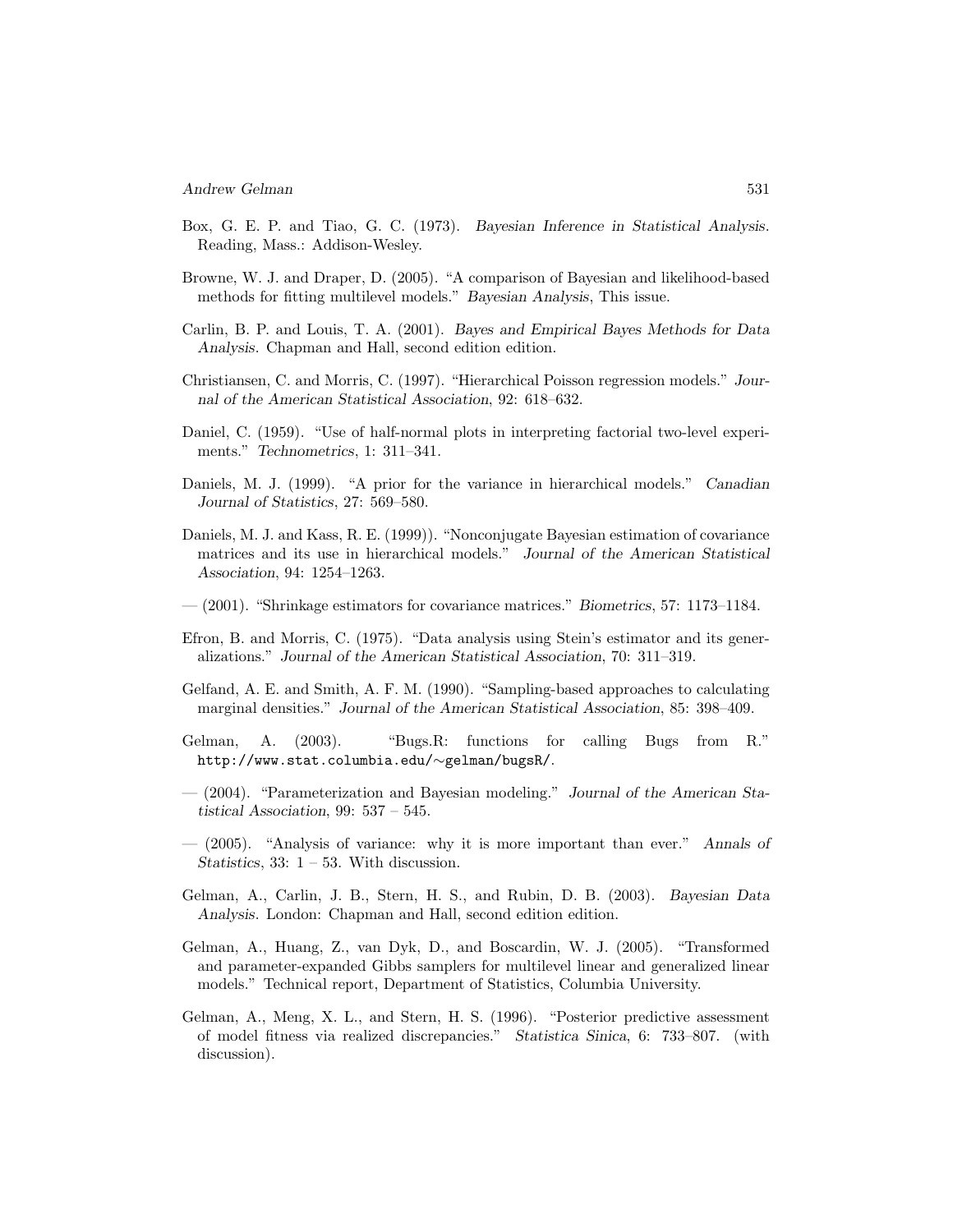- Hill, B. M. (1965). "Inference about variance components in the one-way model." Journal of the American Statistical Association, 60: 806–825.
- James, W. and Stein, C. (1960). "Estimation with quadratic loss." In Neyman, J. (ed.), Proceedings of the Fourth Berkeley Symposium, volume 1, 361–380. Berkeley: University of California Press.
- Jaynes, E. T. (1983). Papers on Probability, Statistics, and Statistical Physics. Dordrecht, Netherlands: Reidel.
- Jeffreys, H. (1961). Theory of Probability. Oxford University Press, third edition edition.
- Johnson, N. L. and Kotz, S. (1972). Distributions in Statistics. New York: Wiley. 4 vols.
- Kass, R. E. and Raftery, A. E. (1995). "Bayes factors and model uncertainty." Journal of the American Statistical Association, 90: 773–795.
- Kass, R. E. and Wasserman, L. (1996). "The selection of prior distributions by formal rules." Journal of the American Statistical Association, 91: 1343–1370.
- Kreft, I. and De Leeuw, J. (1998). Introducing Multilevel Modeling. Sage.
- Liu, C. (2001). "Bayesian analysis of multivariate probit models. Discussion of "The art of data augmentation" by D. A. van Dyk and X. L. Meng." Journal of Computational and Graphical Statistics, 10: 75–81.
- Liu, C., Rubin, D. B., , and Wu, Y. N. (1998). "Parameter expansion to accelerate EM: the PX-EM algorithm." Biometrika, 85: 755–770.
- Liu, J. and Wu, Y. N. (1999). "Parameter expansion for data augmentation." Journal of the American Statistical Association, 94: 1264–1274.
- Meng, X. L. and Zaslavsky, A. M. (2002). "Single observation unbiased priors." Annals of Statistics, 30: 1345–1375.
- Morris, C. (1983). "Parametric empirical Bayes inference: theory and applications (with discussion)." Journal of the American Statistical Association, 78: 47–65.
- Natarajan, R. and Kass, R. E. (2000). "Reference Bayesian methods for generalized linear mixed models." Journal of the American Statistical Association, 95: 227–237.
- O'Hagan, A. (1995). "Fractional Bayes factors for model comparison (with discussion)." Journal of the Royal Statistical Society B, 57: 99–138.
- Pauler, D. K., Wakefield, J. C., and Kass, R. E. (1999). "Bayes factors for variance component models." Journal of the American Statistical Association, 94: 1242–1253.
- Portnoy, S. (1971). "Formal Bayes estimation with applications to a random effects model." Annals of Mathematical Statistics, 42: 1379–1402.